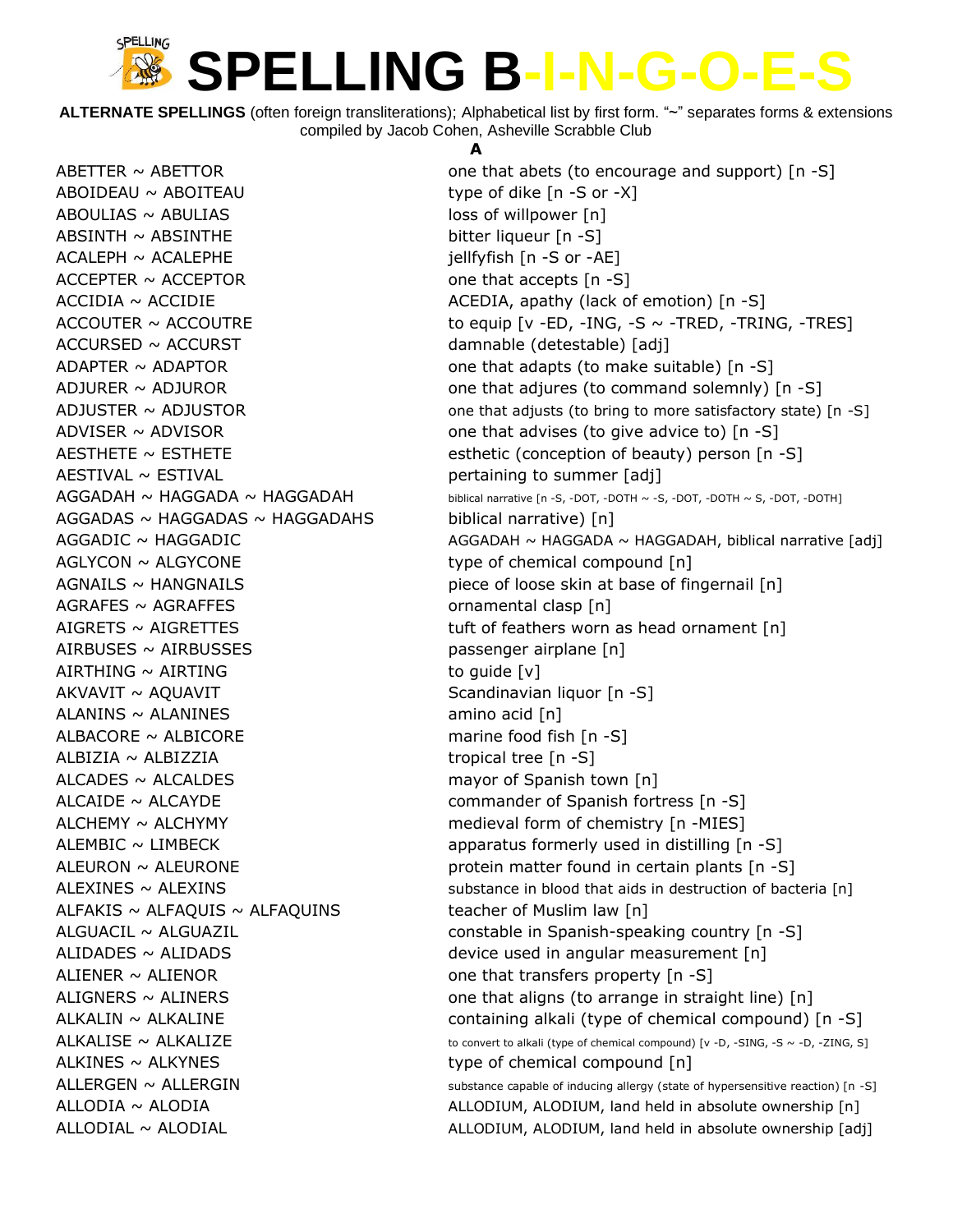**ALTERNATE SPELLINGS** (often foreign transliterations); Alphabetical list by first form. "~" separates forms & extensions compiled by Jacob Cohen, Asheville Scrabble Club

 $ALTHAEAS \sim ALTHEAS$  flowering plant  $[n]$ ALUMINA ~ ALUMINE **and all all oxide of aluminum** [n -S]  $AMAUTIKS \sim AMAUTIS$  Inuit woman's parka [n] AMBARIES ~ AMBARIS **East Indian plant** [n]  $AMBOINA \sim AMBOYNA$  mottled wood of Indonesian tree [n -S]  $AMBROID \sim AMBEROID$  synthetic amber  $[n -S]$  $AMBSACE ~ AMESACE$  bad luck  $[n -S]$  $AMORETTO \sim AMORINO$  cupid [n -S OR -TI  $\sim$  -NI]  $AMPOULES \sim AMPULES$  small glass vial [n]  $AMYGDALE \sim AMYGDULE$  small gas bubble in lava [n -S]  $ANALCIME \sim ANALCITE$  mineral [n -S] ANAPAEST ~ ANAPEST type of metrical foot [n -S]  $\triangle$ ANATTOS ~ ANNATTOS ~ ARNATTOS yellow-reddish dye [n]  $\triangle$  ANCONAL ~ ANCONEAL ~ ANCONOID ANCON, elbow [adj] ANDESITE ~ ANDESYTE volcanic rock [n -S] ANETHOL ~ ANETHOLE chemical compound [n -S] ANKUSES  $\sim$  ANKUSHES elephant goad (pointed stick) [n] ANOOPSIA ~ ANOPSIA visual defect [n -S] ANVILED  $\sim$  ANVILLED  $\sim$  ANVILLED  $APLITES \sim HAPLITES$  fine-grained rock [n] ARAHUANAS ~ ARAWANAS ~ AROWANAS ~ ARUANAS tropical fish  $[n]$ ARBALEST  $\sim$  ARBALIST  $\sim$  ARBELEST type of crossbow [n -S] ARCHAEAN  $\sim$  ARCHAEON microorganism of archaea [n -S  $\sim$  -EA]  $ARCHILS \sim ORCHILS$  purple dye [n] ARCHINES ~ ARSHINS **Russian unit of linear measure** [n]

ALLODIUM ~ ALODIUM **in absolute ownership** [n -IA] ALLUVION  $\sim$  ALLUVIUM detrital material deposited by running water  $[n -S]$ ALMANAC  $\sim$  ALMANACK annual publication containing general information  $[n -S]$  $ALMNERS \sim ALMONERS$   $one that distributes almost more than the same time.$  ALMNERS  $\sim$  ALMONERS  $AMADAVAT \sim AVADAVAT$  small Asian songbird (bird that utters musical call) [n -S] AMBERIES  $\sim$  AMBRIES  $\sim$  ambies and the secess in church wall for sacred vessels [n]  $AMBIANCE \sim AMBIENCE$  character, mood, or atmosphere of place or situation [n -S] AMEERATE ~ AMIRATE **rank of amir or emir (Muslim prince or governor)** [n -S] AMORTISE  $\sim$  AMORTIZE to liquidate gradually, as debt  $\lceil v \cdot D \rceil$  -ZING, -S  $\sim$  -D, -ZING, -S]  $AMREETAS \sim AMRITAS$  beverage that bestows immortality in Hindu mythology [n] AMTRACKS  $\sim$  AMTRACS  $\sim$  AMTRAKS military vehicle equipped to move on land and water [n]  $\triangle NALYSE \sim \triangle NALYZE$  to subject to analysis (separation of whole into its parts) [v -D, -SING, -S ~ -D, -ZING, -S] ANEURISM ~ ANEURYSM abnormal blood-filled dilation of blood vessel [n -S] ANODISE  $\sim$  ANODIZE to coat with protective film by chemical means [v -D, -SING, -S  $\sim$  -D, -ZING, -S] ANODISER  $\sim$  ANODIZER  $\sim$  and  $\sim$   $\sim$  51  $A$ NTHELIX  $\sim$  ANTIHELIX inner curved ridge on cartilage of external ear [n -ES or -ICES]  $APANAGE \sim APPANAGE$  land or revenue granted to member of royal family  $[n -S]$ APHORISE  $\sim$  APHORIZE  $\sim$  to write or speak in aphorisms [v -D, -SING, -S, -D, -ZING, -S] APOSTACY ~ APOSTASY abandonment of one's faiths or principles [n] APPRAISE  $\sim$  APPRIZE  $\sim$  to set value on [v -D, -SING, -S, D, -ZING, -S] ARCHAISE  $\sim$  ARCHAIZE to use archaisms  $\lceil v - D_r - S \rceil N G_r - S \sim -D_r - Z \rceil N G_r - S \rceil$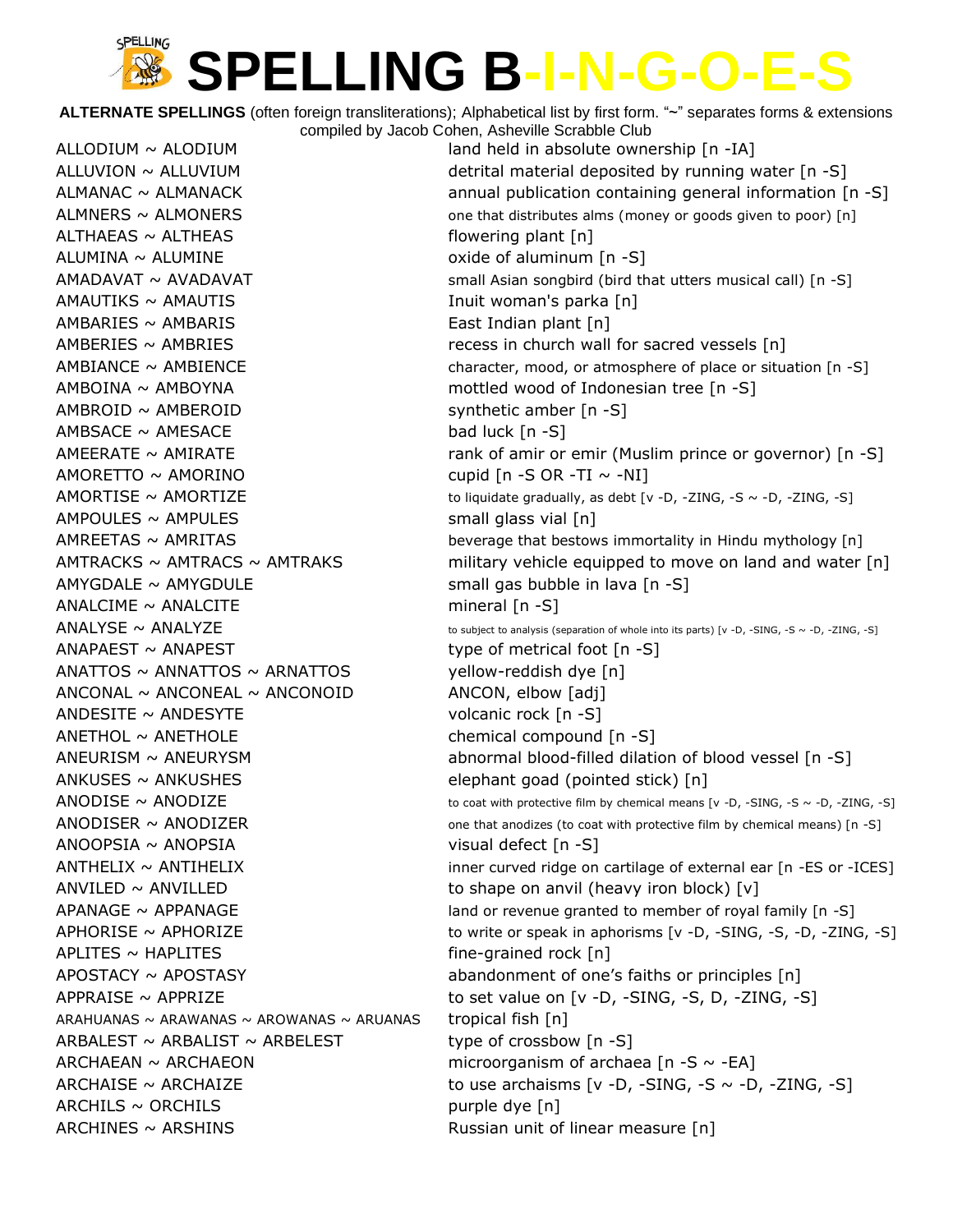**ALTERNATE SPELLINGS** (often foreign transliterations); Alphabetical list by first form. "~" separates forms & extensions compiled by Jacob Cohen, Asheville Scrabble Club

AREOLAE  $\sim$  AREOLAS  $\sim$  AREOLES small space in network of leaf veins [n]  $ARGYLES \sim ARGYLLS$  knitting pattern [n]  $ARMFULS \sim ARMSFUL$  as much as arm can hold  $[n]$  $AROINTED \sim AROYNTED$  to drive away [v]  $AROINTS \sim AROYNTS$  to drive away  $[v]$  $ARROCES \sim ARROZES$  ARROZES ARROZ, rice [n]  $ARTEFACT \sim ARTIFACT$  object made by man  $[n -S]$  $ARUGOLAS \sim ARUGULAS \sim RUGOLAS$  European annual herb [n] ARUSPEX ~ HARUSPEX **Soothsayer of ancient Rome [n** -PICES] ASBESTOS ~ ASBESTUS mineral [n -ES]  $\triangle$  ASCESIS  $\sim$  ASKESIS conduct of ascetic [n -SES]  $ASHLARED \sim ASHLERED$  to build with squared stones [v]  $ASHLARS \sim ASHLERS$  to build with squared stones [v] ASHRAMS ~ ASRAMAS decluded dwelling of Hindu sage [n] ASHTANGA  $\sim$  ASTHANGA  $\sim$  ASTANGA type of yoga [n -S] ATAGHAN ~ YATAGAN ~ YATAGHAN Turkish sword [n -S]  $AUBRETIA \sim AUBRIETA$  flowering plant [n -S] AURORAL ~ AUROREAN AURORA, rising light of morning [adj] AUTACOID ~ AUTOCOID hormone [n -S]  $AUTOGIRO \sim AUTOGYRO$  type of airplane  $[n -S]$  $AVOCEPTS \sim AVOSETS$  short bird [n] BACALHAU ~ BACCALA codfish (marine food fish) [n -S]  $BACCARA \sim BACCARAT$  card game [n -S] BAGASSE ~ MEGASSE crushed sugarcane [n -S]  $BAGFULS \sim BAGSFUL$  as much as bag can hold  $[n]$ BAGUETS ~ BAGUETTES rectangular gem [n] BAIDARKA  $\sim$  BIDARKA  $\sim$  BIDARKEE Inuit canoe  $[n -S]$ 

 $ARIETTA \sim ARIETTE$  short aria (elaborate melody for single voice) [n -S] ARRESTER  $\sim$  ARRESTOR  $\sim$  0ne that arrests (to seize and hold by legal means) [n -S] ASPERSER  $\sim$  ASPERSOR one that asperses (to spread false charges against) [n -S]  $\overline{ASSAGAI} \sim \overline{ASSEGAI}$   $\overline{S}$  to pierce with light spear [v -ED, -ING, -ES] ASSENTER  $\sim$  ASSENTOR one that assents (to express agreement) [n -S] ASSERTER  $\sim$  ASSERTOR one that asserts (to state positively) [n -S] ASSISTER  $\sim$  ASSISTOR one that assists ((to give aid and support to) [n -S]  $\text{ASSUAGE} \sim \text{ASSWAGE}$  to make less severe [v -D, -GING, -S  $\sim$  D, -GING, -S] ASSURER  $\sim$  ASSUROR one that assures (to insure (to guarantee against loss) [n -S] ATOMISE  $\sim$  ATOMIZE  $\sim$  ATOMIZE to reduce to fine spray [v -D, -SING, -S  $\sim$  -D, -ZING, -S] ATOMISER  $\sim$  ATOMIZER  $\sim$  4.5 and  $\sim$  4.6 and  $\sim$  device for atomizing (to reduce to fine spray) liquids [n -S] ATTESTER  $\sim$  ATTESTOR  $\sim$  0.000 ane that attests (to affirm to be true) [n -S]  $\overline{AUTOLYSE} \sim \overline{AUTOLYZE}$  to breakdown tissue by action of self-contained enzymes [v -D, -SING, -S ~ -D, -ZING, -S]  $AVELLAN \sim AVELLANE$  having four arms shaped like filberts–used of heraldic cross [adj] AZOTISE ~ AZOTIZE to treat with nitrogen [v -D, -SING, -S ~ -D, -ZING, -S] **B** BAASKAP  $\sim$  BAASKAAP $\sim$  BAASSKAP policy of domination by white people in South Africans [n -S]  $BAILERS \sim BAILORS$  person who transfers property temporarily to another  $[n]$ BAKLAVA ~ BAKLAWA Turkish pastry [n -S]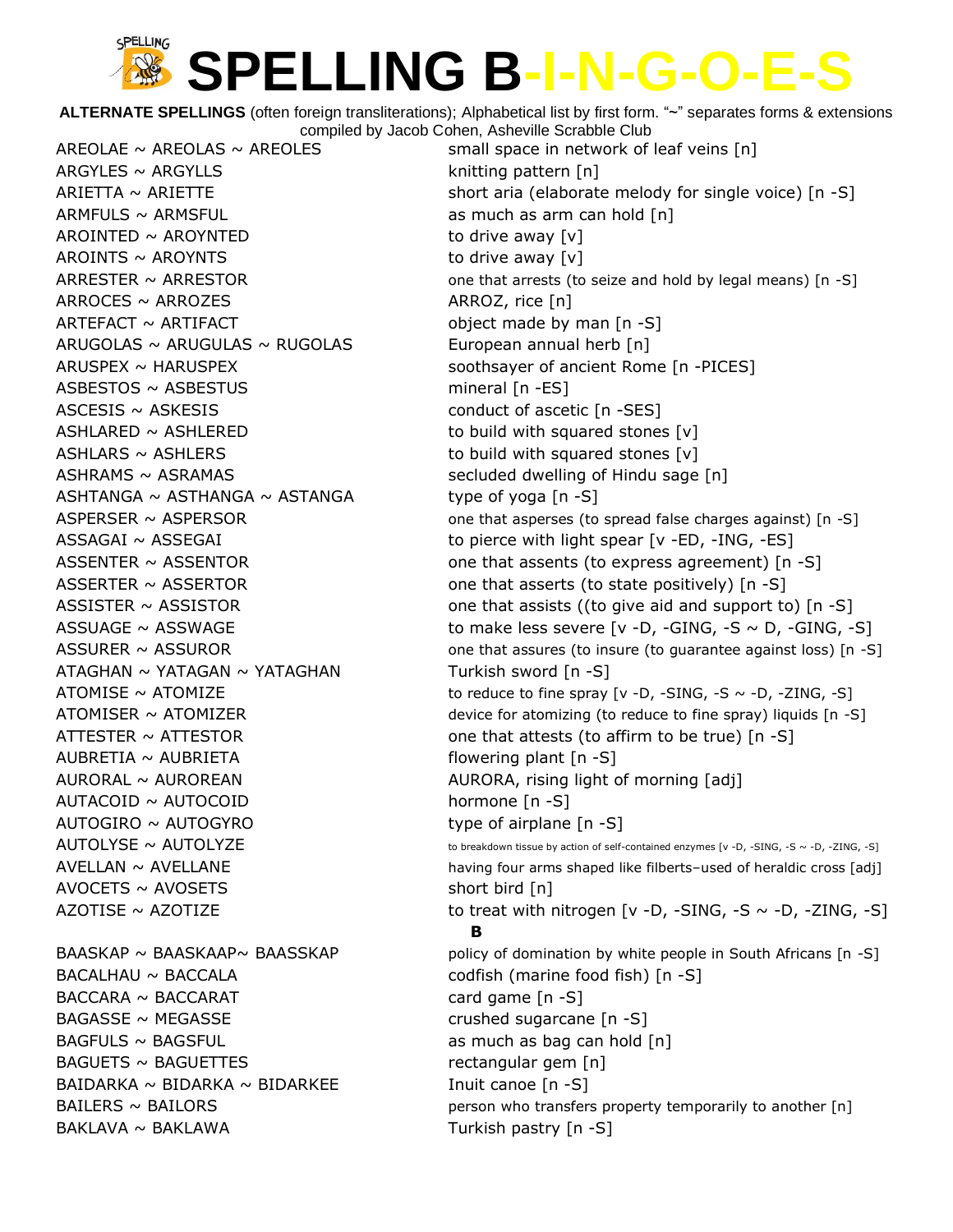**ALTERNATE SPELLINGS** (often foreign transliterations); Alphabetical list by first form. "~" separates forms & extensions compiled by Jacob Cohen, Asheville Scrabble Club BAKSHISH  $\sim$  BAKSHEESH  $\sim$  BUCKSHEE something extra obtained free (tip) [n -S] BALDRIC ~ BALDRICK ~ BAWDRIC shoulder belt  $[n -S]$ BALKIER ~ BAULKIER stubborn [adj] BALKING  $\sim$  BAULKING to stop short and refuse to proceed  $[v]$ BALLYRAG ~ BULLYRAG to bully (to treat abusively) [v -GGED, -GGING, -S] BALONEY  $\sim$  BOLOGNA  $\sim$  BOLONEY seasoned sausage  $[n -S]$ BANDANA ~ BANDANNA large, colored handkerchief [n -S] BANDEROL ~ BANNEROL streamer (long, narrow flag) [n -S] BANDORA ~ BANDORE ~ BANDURA ~ MANDORA ~ PANDORA ~ PANDORE ~ PANDURA ancient lute (stringed musical instrument) [n -S]  $BANNETS \sim BONNETS$  type of hat  $[n]$  $BANNACK \sim BONNACK$  type of cake  $[n-S]$ BANSHEE ~ BANSHIE  $\sim$  BANSHIE  $BANTAMS \sim BANTIES$  small fowl [n]  $BAPTISE \sim BAPTIZE$  to administer baptism (Christian ceremony) to  $[v -D, -SING, -D \sim -D, -ZING, -S]$  $\mathsf{BARBECUES} \sim \mathsf{BARBEQUES} \sim \mathsf{BARBIES}$  to cook over live coals or open fire [v -D, -UING, -S ~ -D, -UING ~ -S] / portable fireplace for cooking [n]  $BARBOTTES \sim BARBOTS$  large catfish  $[n]$  $BAREFIT \sim BAREFOOT$  being without shoes [adj]  $BARESARK \sim BERSERK$  ancient warrior  $[n -S]$ BARGHEST ~ BARGUEST extending the state of poblin (evil or mischievous creature) [n -S]  $BARITES ~ A RAYTES$  mineral [n]  $BARITONE \sim BARYTONE$  male singing voice  $[n -S]$  $BARONES \sim BARONNE$  wife of baron  $[n - ES, -S]$  $BARRANCA \sim BARRANCO$  steep ravine  $[n -S]$ BARRATER  $\sim$  BARRATOR  $\sim$  BARRETOR one who commits barratry (fraud committed by master or crew of ship) [n -S] BARRATRY ~ BARRETRY **the substituted by master or crew of ship** [n -RIES]  $BARTISAN \sim BARTIZAN$  small turret  $[n -S]$ BASCINET ~ BASINET medieval helmet [n -S]  $BASTILE \sim BASTILLE$  prison  $[n-S]$ BATEAUX ~ BATTEAUX flat-bottomed boat [n]  $BAUBEES \sim BAWBEES$  Scottish coin [n]  $B$ AUSOND ~ BAWSUNT having white marks  $[adj]$  $BAWTIES \sim DAUTIES \sim DAWTIES$  small pet [n] BAYADEER ~ BAYADERE dancing girl [n -S] BEADMAN  $\sim$  BEADSMAN  $\sim$  BEDEMAN  $\sim$  BEDESMAN one who prays for another [n -MEN] BECKING  $\sim$  BECKONING  $\sim$  to beckon (to signal by sign or gesture) [v]  $BECURSED \sim BECURST$  to curse (to wish evil upon) severely  $[v]$  $BEDOUINS \sim BEDUINS$  nomadic Arab [n]  $BEDWARD \sim BEDWARDS$  toward bed [adv]  $BEGORAH \sim BEGORRA \sim BEGORRAH$  used as mild oath [interj]  $\text{BEGUINE} \sim \text{BIGUINE}$  lively dance  $[n - S]$ BEIGNES ~ BEIGNETS type of fritter or doughnut [n] BEJABERS ~ BEJASUS ~ BEJEEZUS ~ BEJESUS exclamation used as mild oath  $[n - ES]$ BELABOR  $\sim$  BELABOUR to discuss for absurd amount of time  $\lceil v \cdot \text{ED} \rceil$  -ING, -S] BELDAMES ~ BELDAMS old woman [n] BELEAPED ~ BELEAPT BELEAP BELEAP, to leap (to spring off ground) upon  $[v]$  $BENAMED \sim BENEMPT$  BENAME, to name (to give title to) [v]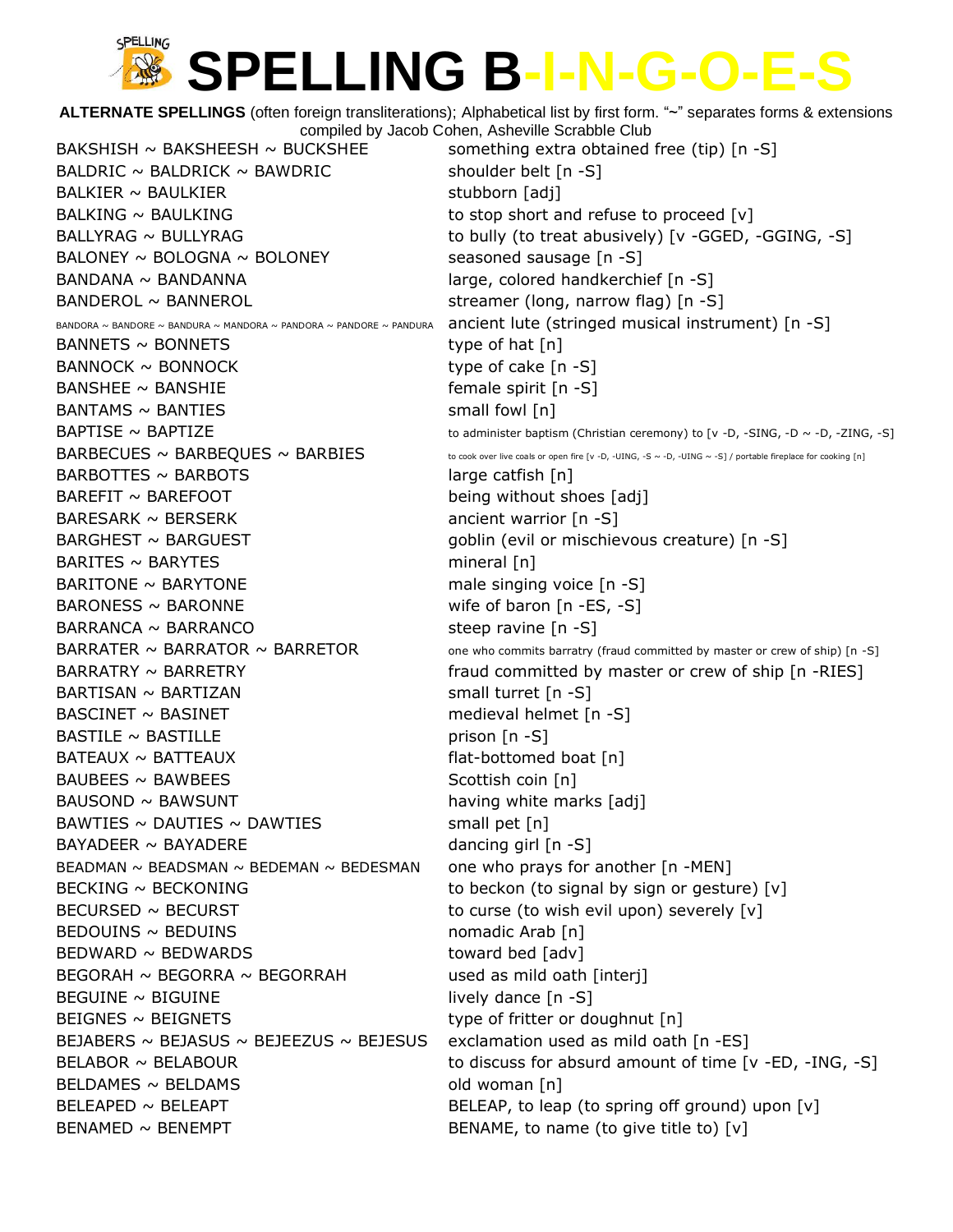**ALTERNATE SPELLINGS** (often foreign transliterations); Alphabetical list by first form. "~" separates forms & extensions compiled by Jacob Cohen, Asheville Scrabble Club

 $BENEDICK \sim BENEDICT$  newly married man [n -S]  $BENJAMIN \sim BENZOIN$  gum resin [n -S] BENZENES  $\sim$  BENZINES  $\sim$  BENZINS volatile liquid [n] BENZOLES ~ BENZOLS volatile liquid [n] BERDACHE ~ BERDASH  $\sim$  80  $\sim$  -ES] BERETTA  $\sim$  BERRETTA  $\sim$  BIRETTA  $\sim$  BIRRETTA cap worn by clergymen [n -S] BERHYMED ~ BERIMED to compose in rhyme (verse with corresponding terminal sounds) [v] BERHYMES  $\sim$  BERIMES  $\sim$  1988) Statement to compose in rhyme (verse with corresponding terminal sounds) [v]  $\text{BESPAKE} \sim \text{BESPOKE}$  BESPEAK, to claim in advance  $[v]$ BESTRID ~ BESTRODE BESTRIDE, to straddle [v]  $BEVELED \sim BEVELLED$  BEVELLED BEVEL, to cut at angle  $[v]$ BEYLICS ~ BEYLIKS domain of bey (Turkish ruler) [n] BEZANTS  $\sim$  BEZZANTS  $\sim$  BYZANTS coin of ancient Rome [n] BEZAZZES ~ PAZAZZES ~ PIZAZZES ~ PIZZAZES ~ PIZZAZZES quality of being exciting or attractive  $\lceil n \rceil$ BHEESTIE ~ BHEESTY ~ BHISTIE water buffalo  $[n - S \sim -TIES \sim -S]$  $BIASING \sim BIASING$  to prejudice  $[v]$ BICOLOR ~ BICOLOUR something having two colors [n -S]  $BICORNES \sim BICORNS$  type of hat  $[n]$  $BIGGETY \sim BIGGITY$  conceited [adj] BIGGINGS ~ BIGGINS house [n]  $BILBOAS \sim BILBOES$  finely tempered sword  $[n]$  $BIOBATE \sim BICOBED$  having two lobes  $[adj]$ BINGEING  $\sim$  BINGING  $\sim$  to indulge in something without restraint [v] BIOPSIC ~ BIOPTIC pertaining to examination of living tissue [adj] BIRAMOSE ~ BIRAMOUS divided into two branches [adj] BIRDFEED ~ BIRDSEED mixture of seeds used for feeding birds [n -S] BIRIANI ~ BIRYANI  $\sim$  BIRYANI  $\sim$  Fig. 3.1 and  $\sim$  5.1 and  $\sim$  5.1 and  $\sim$  5.1 and  $\sim$  5.1 and  $\sim$  5.1 and  $\sim$  5.1 and  $\sim$  5.1 and  $\sim$  5.1 and  $\sim$  5.1 and  $\sim$  5.1 and  $\sim$  5.1 and  $\sim$  5.1 and  $\sim$  5.1 and  $\sim$  $BISNAGA \sim BIZNAGA$  type of cactus  $[n -S]$ BISTERED ~ BISTRED brown pigment [adj]  $BISTERS \sim BISTRES$  brown pigment  $[n]$ BLATHER  $\sim$  BLETHER  $\sim$  BLITHER  $\sim$  ELITHER to talk foolishly [v -ED, -ING, -S] BLEEPED ~ BLIPPED to remove sound from recording [v] BLEEPING ~ BLIPPING to remove sound from recording [v] BLESBOK ~ BLESBUK large antelope [n -S] BLOOMING ~ BLUMING to blossom (to bloom (to bear flowers)) [v] BLOUSIER  $\sim$  BLOWSIER  $\sim$  BLOWZIER slovenly (habitually untidy or unclean) [adj]  $B$ LUEINGS ~ BLUINGS  $\sim$  Fabric coloring [n]  $BOCCIAS \sim BOCCIES$  Italian bowling game  $[n]$  $BOGEYMAN \sim BOGYMAN \sim BOOGYMAN$  terrifying creature  $[n - MEN]$  $BOLETES \sim BOLETUS$  fungus (any of major group of lower plants) [n] BOLLIXED  $\sim$  BOLLOXED to bungle (to work, make, or do clumsily) [v]  $BOLLIXES \sim BOLLOXES$  to bungle (to work, make, or do clumsily) [v]  $BOLTING \sim BOUTING$  to sift  $[v]$  $BONEYEST \sim BONIEST$  full of bones [adj] BONITAS ~ BONITOES ~ BONITOS marine food fish  $[n]$ BONSPELL ~ BONSPIEL **butter curling match or tournament** [n -S]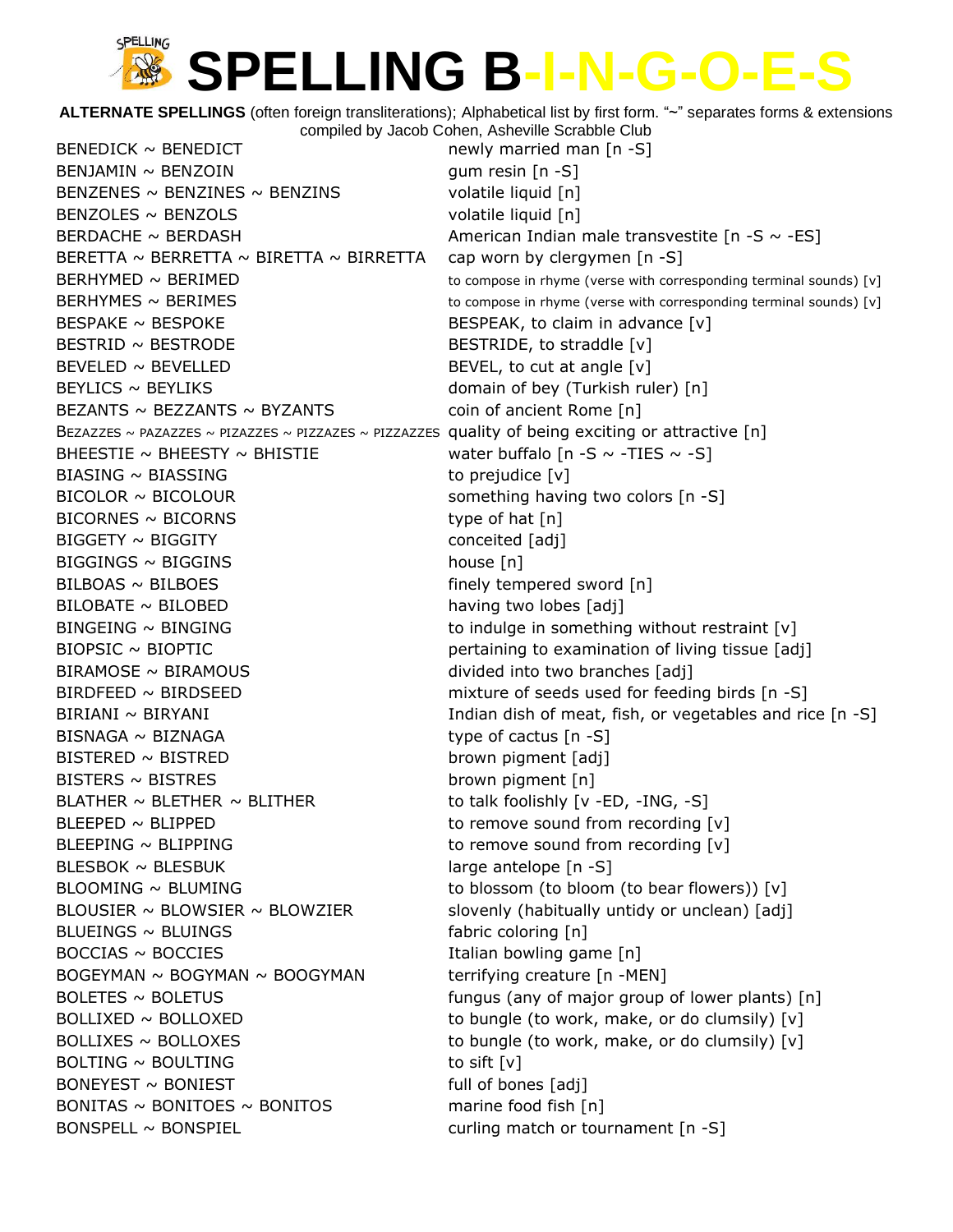**ALTERNATE SPELLINGS** (often foreign transliterations); Alphabetical list by first form. "~" separates forms & extensions compiled by Jacob Cohen, Asheville Scrabble Club

 $BONTBOK \sim BONTEBOK$  antelope  $[n -S]$  $BOOCOOS \sim BOOKOOS$   $\sim$  BOOKOOS  $BOOGEYED \sim BOOGIED$  to dance to rock music  $[v]$  $BOOGEYING \sim BOOGYING$  to dance to rock music  $[v]$  $BOOGEYS \sim BOOGIED$  to dance to rock music  $[v]$  $BOOTEES \sim BOOTIES$  baby's sock  $[n]$ BORACES ~ BORAXES white crystalline compound [n] BORDELLOS ~ BORDELS brothel (house of prostitution) [n] BORSCHES  $\sim$  BORSCHTS  $\sim$  BORSHTS beet soup [n] BOSCAGES ~ BOSKAGES ~ BOSKETS ~ BOSQUES ~ BOSQUETS thicket  $[n]$ BOSCHBOK ~ BUSHBUCK small antelope [n -S]  $BOUGHPOTS \sim BOWPOTS$  large vase [n]  $BOULDER \sim BOWLDER$  large rock  $[n -S]$ BOURGEON ~ BURGEON to develop rapidly [v -ED, -ING, -S] BOUSING  $\sim$  BOWSING to haul by means of tackle  $[v]$ BOUSOUKIS ~ BOUZOUKIS ~ BUZUKIA ~ BUZUKIS stringed musical instrument  $[n]$ BOWELED  $\sim$  BOWELLED to disbowel (to remove intestines of) [v]  $BOYCHIK \sim BOYCHICK$  young man [n -S]  $BRACIOLA \sim BRACIOLE$  thin slice of meat  $[n -S]$ BRADOON ~ BRIDOON device used to control horse [n -S] BRASIER  $\sim$  BRAZIER  $\sim$  6 BRAZIER one who works in brass [n -S]  $BRASILIN \sim BRAZILIN$  chemical compound  $[n -S]$ BRASILS ~ BRAZILS dyewood [n] BRASSARD  $\sim$  BRASSART insignia (emblem of authority or honor)  $[n -S]$  $BRECHAM \sim BRECHAN$  collar for horse  $[n -S]$  $BREECHES \sim BRITCHES$  trousers [n] BREVETED  $\sim$  BREVETTED to confer honorary rank upon  $[v]$  $BRIMFUL \sim BRIMFULL$  ready to overflow  $[adj]$  $BRINDER \sim BRINDER$  $BRIONIES \sim BRYONIES$  climbing plant [n] BRITSKA ~ BRITZKA ~ BRITZSKA  $\sim$  600 m carriage [n -S] BROCCOLI ~ BROCOLI entertainment of the vegetable related to cabbage [n -S]  $BROMIDES ~ BROMIDS$  bromine compound [n] BROMINES ~ BROMINS volatile liquid element [n] BRONCHOS ~ BRONCOS wild horse [n]  $BRULYIE \sim BRULZIE$  noisy quarrel  $[n-S]$ BRUSKER ~ BRUSQUER abrupt in manner [adj] BRUSKEST ~ BRUSQUEST abrupt in manner [adj] BUCKAROO ~ BUCKEROO cowboy [n -S] BUGABOO ~ BUGBEAR object or source of dread  $[n - S \sim -S]$ BUGSHAS ~ BUQSHAS monetary unit of Yemen [n]

 $B O O M KINS \sim B U M KINS$  ship's spar (stout pole used to support rigging) [n] BOTANISE  $\sim$  BOTANIZE to study plants  $[v -D, -SING, -S \sim -D, -ZING, -S]$ BOTONEE ~ BOTONNEE having arms ending in trefoil-used of heraldic cross [n -S]  $BROADAX \sim BROADAXE$  broad-edged ax (type of cutting tool) [n -ES  $\sim$  -S] BRUCINES ~ BRUCINS poisonous alkaloid (type of chemical compound) [n]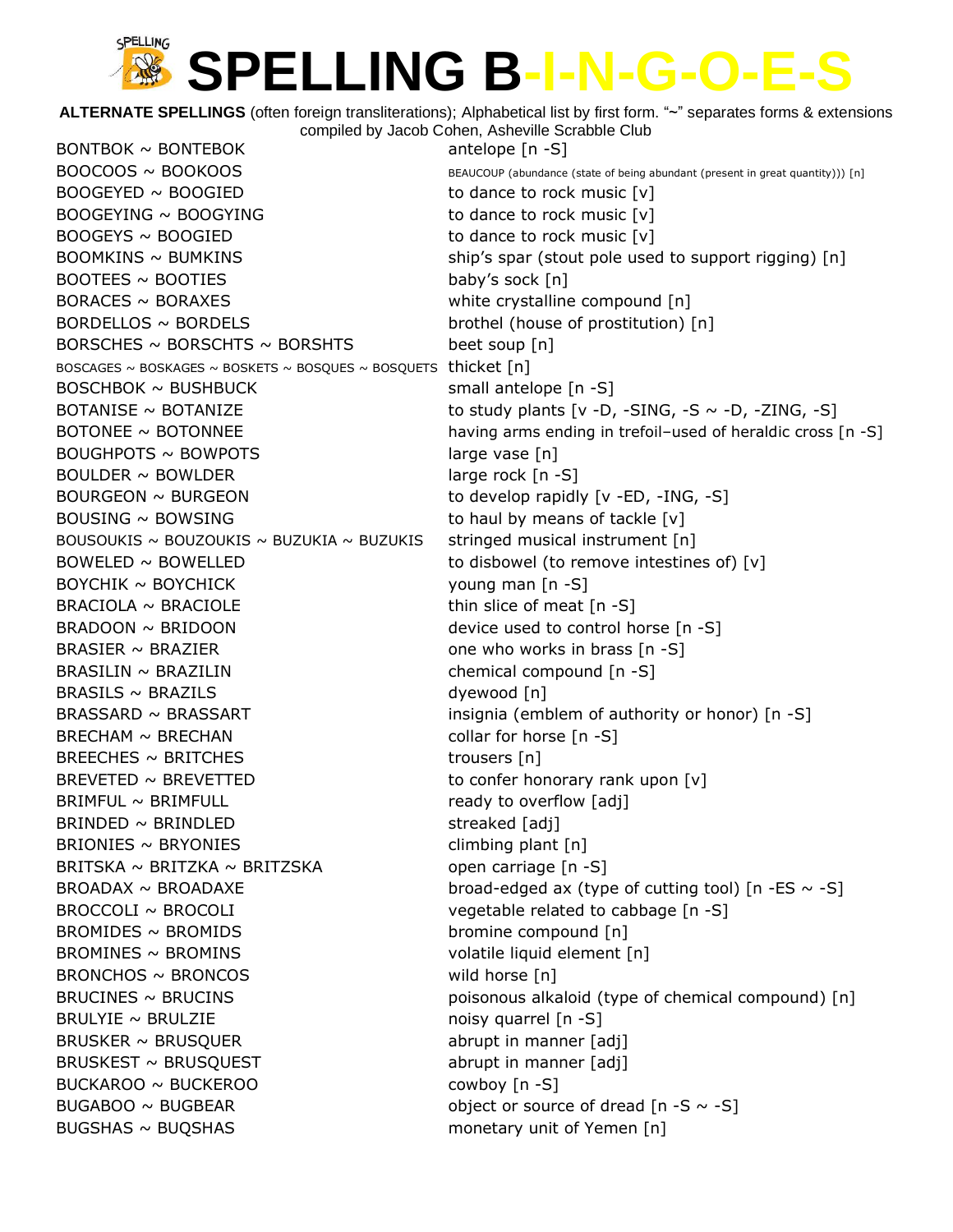**ALTERNATE SPELLINGS** (often foreign transliterations); Alphabetical list by first form. "~" separates forms & extensions compiled by Jacob Cohen, Asheville Scrabble Club

BULGARS  $\sim$  BULGHURS  $\sim$  BULGURS crushed wheat [n] BULLRUSH  $\sim$  BULRUSH tall marsh plant  $[n - ES \sim -ES]$ BURDENS  $\sim$  BURTHENS to load heavily  $[v]$  $BURGOOS \sim BURGOUTS$  thick oatmeal [n] BURNOOSE  $\sim$  BURNOUS hooded cloak [n -S  $\sim$  -ES] BUSHWAHS ~ BUSHWAS nonsense [n]  $BUTLING \sim BUTTLING$  to serve as butler  $[v]$ 

CABALAS ~ CABBALAHS ~ CABBALAS ~ KABALAS ~ KABBALAS ~ KABBALAHS ~ QABALAHS ~ QABALAS **occult or secret doctrine**  $\lceil n \rceil$ 

CABALIST  $\sim$  KABALIST cabalism [n -S] CABBAGEY ~ CABBAGY resembling cabbage (leafy vegetable) [adj] CABESTRO  $\sim$  CABRESTA  $\sim$  CABRESTO lasso [n -S]  $CABEZON \sim CABEZONE$  large, edible fish  $[n -S]$  $CACHOUS \sim CASHOOS \sim CATECHUS$  resin used in tanning  $[n]$ CACIQUE ~ CAZIQUE tropical oriole [n -S] CADASTER  $\sim$  CADASTRE public record of land ownership [n -S]  $CADDICES \sim CADDISES$  coarse woven fabric  $[n]$ CAESIUMS ~ CESIUMS metallic element [n] CAESURAE ~ CAESURAS ~ CESURAE ~ CESURAS pause in line of verse  $[n]$  $CAFTANS \sim KAFTANS$  full-length tunic  $[n]$  $CAIMANS \sim CAYMANS$  (2004)  $CAINANS$  (2005)  $CAINANS$  (2015)  $CAINANS$  (2015)  $CAINANS$ CAJAPUT  $\sim$  CAJEPUT  $\sim$  CAJUPUT  $\sim$  KAJEPUT Australian tree [n -S] CALAMAR  $\sim$  CALAMARI  $\sim$  CALAMARY squid used as food [n -S  $\sim$  -S  $\sim$  -RIES] CALAMATA ~ KALAMATA black olive grown in Greece [n -S] CALASHES  $\sim$  CALECHES  $\sim$  CALESAS light carriage [n]  $CALATHOS \sim CALATHUS$  fruit basket [n -HI]  $CALCTUFA \sim CALCTUFF$  mineral deposit  $[n -S]$ CALDRON  $\sim$  CAULDRON large kettle or boiler  $[n -S]$ CALIBER  $\sim$  CALIBRE diameter of gun barrel  $[n - S]$ CALIFATE ~ KALIFATE domain of calif (caliph (Muslim leader)) [n -S] CALIPASH  $\sim$  CALIPEE  $\sim$  CALLIPEE part of turtle [n -S] CALIPER  $\sim$  CALLIPER  $\sim$  CALLIPER to use type of measuring tool [v -ED, -ING, -S] CALIPHS  $\sim$  KALIPHS  $\sim$  KHALIFS  $\sim$  KHALIFAS Muslim leader [n]  $CALLALOO \sim CALLALOU$  crabmeat soup  $[n-S \sim -S]$  $CALLANS \sim CALLANTS$  lad (boy or youth)  $[n -S]$  $CALLOUSED \sim CALLUSED$  to form hard growth  $[v]$  $CALLOUSES \sim CALLUSES$  to form hard growth  $[v]$ CALPACS ~ CALPACKS ~ KALPACS ~ KALPAKS sheepskin hat  $[n]$ CALTHROP  $\sim$  CALTRAP  $\sim$  CALTROP spiny plant [n -S]

BUNCOED  $\sim$  BUNKOED  $\sim$  BUNKOED to swindle (to take money or property from by fraudulent means) [v]  $\mathsf{BUNCOING} \sim \mathsf{BUNKOING}$  to swindle (to take money or property from by fraudulent means) [v]  $\text{BUNCOMBES} \sim \text{BUNKUMS}$  nonsense (behavior or language that is meaningless or absurd) [n] **C** CABALISM  $\sim$  KABALISM  $\sim$  FABALISM adherence to cabala [n -S]  $CABOCHED \sim CABOSHED$  full faced-used of animal's head in heraldry [adj]  $CAFFEIN \sim CAFFEINE$  bitter alkaloid (type of chemical compound) [n -S] CALYCATE  $\sim$  CALYCEAL  $\sim$  CALYCINE pertaining to calyx (outer or protective covering of flower) [adj]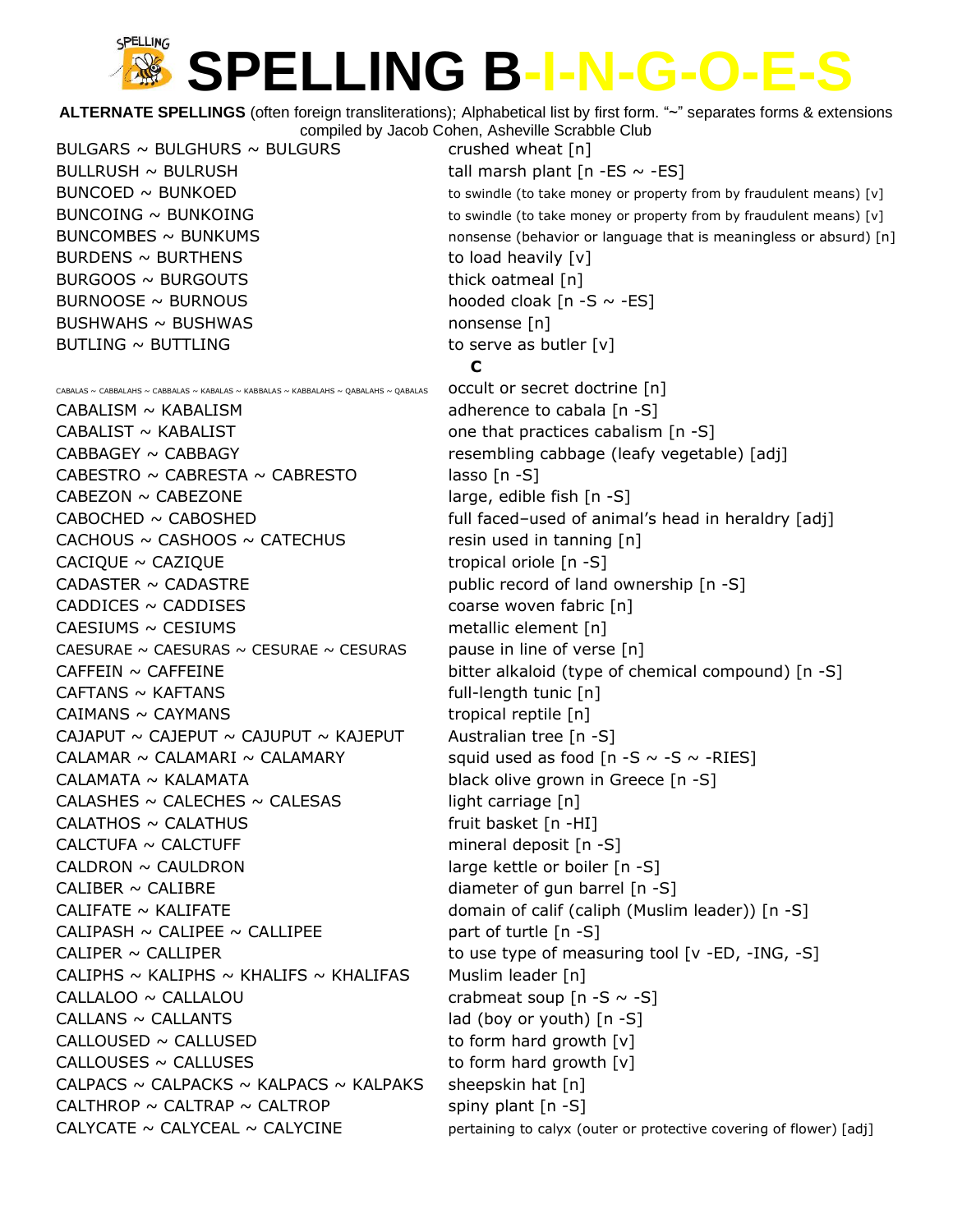**ALTERNATE SPELLINGS** (often foreign transliterations); Alphabetical list by first form. "~" separates forms & extensions compiled by Jacob Cohen, Asheville Scrabble Club

 $CAMASES \sim CAMASSES$  perennial herb  $[n]$  $CAMELIA \sim CAMELLIA$  tropical shrub  $[n]$  $CAMISADE \sim CAMISADO$  attack made at night  $[n - ES, -S]$ CAMISAS ~ CAMISES ~ CAMISIAS ~ CAMISOLES ~ CHEMISES loose shirt or gown  $\lceil n \rceil$  $CAMPLENE \sim CAMPLINE$  explosive liquid  $[n -S]$ CANAKIN  $\sim$  CANIKIN  $\sim$  CANNIKIN  $\sim$  PANNIKIN small can or cup [n -S] CANALED  $\sim$  CANALLED to dig artificial waterway through  $[v]$  $CANDORS \sim CANDOLRS$  frankness, sincerity [n] CANFULS  $\sim$  CANSFUL as much as a can can hold [n] CANNULAE  $\sim$  CANNULAS  $\sim$  CANULAE  $\sim$  CANULAS tube inserted into bodily cavity [n] CANTRAIP  $\sim$  CANTRAP  $\sim$  CANTRIP magic spell [n -S] CANZONA  $\sim$  CANZONE form of lyric poetry  $[n - S \sim -S$  or  $-NI]$ CAPEESH  $\sim$  CAPICHE  $\sim$  CAPISCE used to ask if one understands [interj]  $CAPELANS \sim CAPELINS \sim CAPLINS$  small, edible fish  $[n]$ CAPOUCH  $\sim$  CAPUCHE hood or cowl [n -ES  $\sim$  -S]  $CAPRICES \sim CAPRICCI$  whim [n]  $CARABIN \sim CARABINE \sim CARBINE$  light rifle [n -S]  $CARACKS \sim CARACKS$  type of merchant ship  $[n]$  $CARACUL \sim KARAKUL$  Asian sheep [n -S] CARAPACE  $\sim$  CARAPAX hard, protective outer covering  $[n - S \sim -ES]$  $CARASSOW \sim CURASSOW$  turkey-like bird  $[n -S]$ CARCASE  $\sim$  CARCASS body of dead animal  $[n - S \sim -ES]$  $CARDAMON \sim CARDAMOM \sim CARDAMUM$  tropical herb [n -S]  $CARDONS \sim CARDOONS$  perennial plant  $[n]$  $CARIBOO \sim CARIBOU$  large deer  $[n -S]$ CARIOLE  $\sim$  CARRIOLE small, open carriage  $[n -S]$ CARLINE  $\sim$  CARLING beam supporting ship's deck  $[n - S]$  $CARNEYS \sim CARNIES$  carnival (traveling amusement show) [n] CAROACH  $\sim$  CAROCHE  $\sim$  CARROCH stately carriage [n -ES  $\sim$  -S  $\sim$  -ES]  $CAROLED \sim CAROLLED$  to sing joyously  $[v]$  $CAROLER \sim CAROLLER$  one that carols (to sing joyously)  $[n -S]$  $CAROMED \sim CARROMED$  to collide with and rebound  $[v]$ CAROTENE  $\sim$  CAROTIN  $\sim$  CARROTIN plant pigment [n -S]  $CARPALES \sim CARPALS$  bone of wrist  $[n]$  $CARRELS \sim CARRELLS$  desk in library for solitary study  $[n]$  $CASABAS \sim CASSABAS$  variety of melon  $[n]$  $CASBAHS \sim KASBAHS$  old section of North African city  $[n]$  $CASCABEL \sim CASCABLE$  rear part of cannon  $[n -S]$  $CASERNES \sim CASERNS$  barracks of soldiers [n]  $CASHAWS \sim CUSHAWS$  variety of squash  $[n]$ CASHMERE ~ CASIMERE ~ CASIMIRE ~ KASHMIR woolen fabric  $[n -S]$ CASSENA  $\sim$  CASSENE  $\sim$  CASSINA  $\sim$  CASSINE evergreen tree [n -S]

CAMPONG  $\sim$  KAMPONG small village (small community in rural area)  $\lceil n - S \rceil$ CANALISE  $\sim$  CANALIZE  $\sim$  CANALIZE to canal (to dig artificial waterway through) [n -D, -SING, -S  $\sim$  -D, -ZING, -S]  $CARACOL \sim CARACOLE$  to perform half turn on horse [v -LLED, -LLING, -S ~ -D, -LING, -S] CASETTE  $\sim$  CASSETTE small case containing audiotape or videotape [n -S]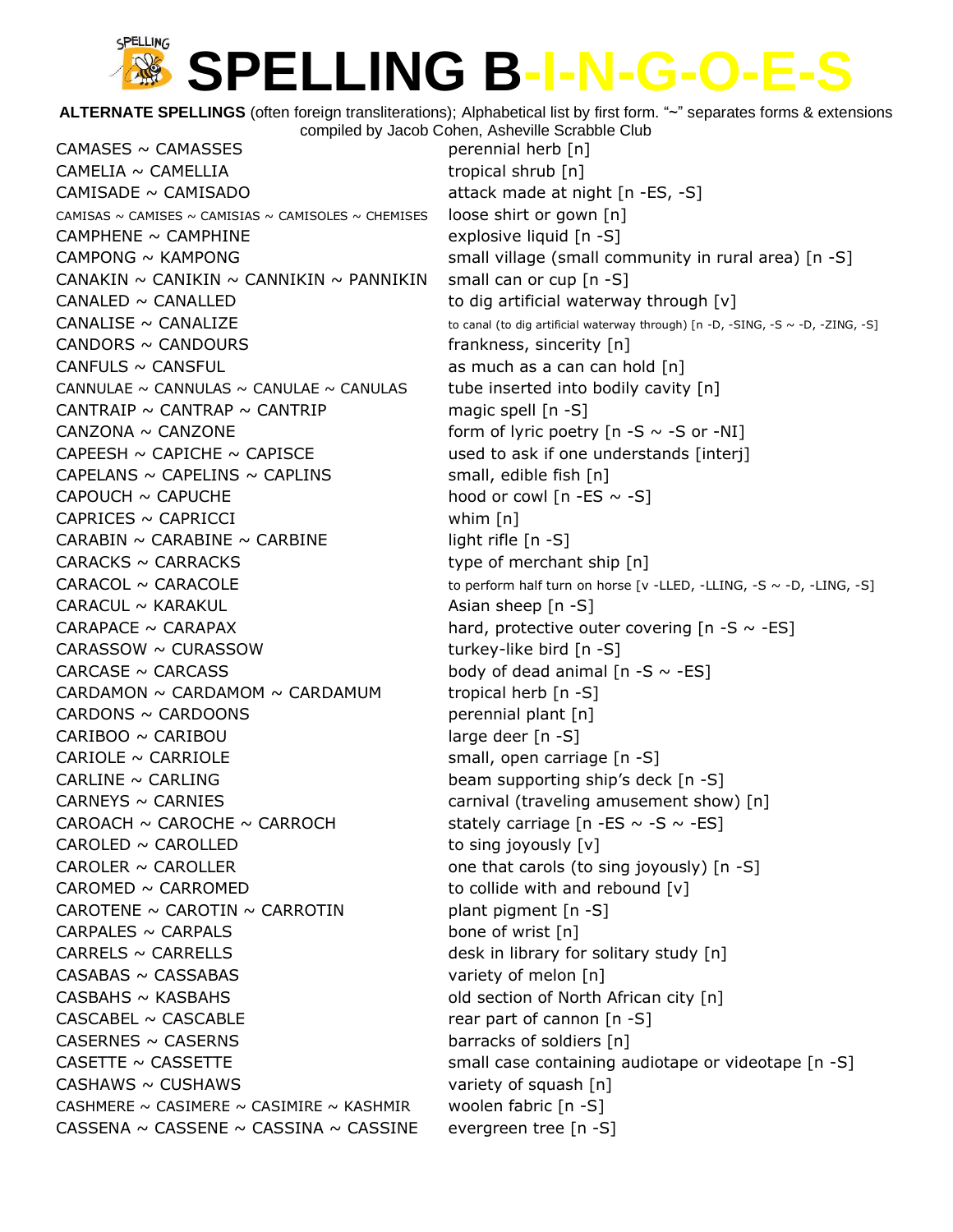**ALTERNATE SPELLINGS** (often foreign transliterations); Alphabetical list by first form. "~" separates forms & extensions compiled by Jacob Cohen, Asheville Scrabble Club

 $CASTERS \sim CASTORS$  small swiveling wheel  $[n]$ CATALOES  $\sim$  CATALOS  $\sim$  CATTALOS hybrid between buffalo and cow [n]  $CATALYSE \sim \text{CATALYZE}$  to act as catalyst (substance that accelerates chemical reaction) [v -D, -SING, -S ~ -D, -ZING, -S]  $CATBRIAR \sim CATBRIER$  thorny vine  $[n -S]$ CATCHUPS  $\sim$  CATSUPS  $\sim$  KETCHUPS spicy tomato sauce [n]  $CATECHUS \sim CUTECHES$  resin used in tanning  $[n]$ CATHODAL ~ KATHODAL 1.1 and negatively charged electrode [adj] CATHODE  $\sim$  KATHODE  $\sim$  6. The negatively charged electrode [n -S] CATHODIC ~ KATHODIC megatively charged electrode [adj]  $CATIONS \sim KATIONS$  exactle to the control of the positively charged ion  $[n]$  $CATLINS \sim CATLINGS$  surgical knife  $[n]$  $CATSUPS \sim KETCHUPS$  spicy tomato sauce  $[n]$ CAVILED  $\sim$  CAVILLED to carp (to find fault unreasonably)  $[v]$ CELESTA  $\sim$  CELESTE  $\sim$  keyboard instrument [n -S] CELIACS  $\sim$  COEALIACS  $\sim$  COEALIACS one that has chronic nutritional disturbance [n]  $CENTARE \sim \text{CENTIARE}$  measure of land area CEPHALIN ~ KEPHALIN bodily chemical [n -S]  $CERAMIC \sim KERAMIC$  item made of baked clay  $[n -S]$ CERATIN ~ KERATIN **EXAMPLE 10** keratin (fibrous protein) [n -S] CERATOID ~ KERATOID **horny** (hornlike in hardness) [adj]  $CERIPHS \sim$  SERIFS fine line used to finish off main stroke of letter  $[n]$ CERVELAS  $\sim$  CERVELAT smoked sausage [n -ES  $\sim$  -S]  $CESAREAN \sim CESARIAN$  method of child delivery  $[n -S]$ CESSPOOL ~ SESSPOOL **covered well or pit for sewage [n** -S] CESTODE ~ CESTOID example that the tapeworm (parasitic worm) [n -S] CEVICHE  $\sim$  SEVICHE dish of raw fish  $[n - S]$  $CHABOUKS \sim CHABUKS$  type of whip  $[n]$ CHACHKA ~ CHATCHKA ~ CHATCHKE ~ TSATSKE knickknack  $[n -S]$ CHADARIM ~ CHEDARIM ~ CHEDERS ~ HADARIM ~ HEDARIM Jewish school  $\lceil n \rceil$  $CHADARS \sim CHADORS$  large shawl  $[n]$ CHALAHS ~ CHALOTH ~ CHALLAHS ~ CHALLOT ~ CHALLOTH ~ HALLAHS, HALLOTH  $\quad$  kind of bread [n]  $CHALLIE \sim CHALLIS$  ight fabric [n -S] CHALUTZIM ~ HALUTZIM Israeli farmer [n]  $CHAMFRON \sim CHANFRON$  armor for horse's head  $[n -S]$ CHAMISA ~ CHAMISE ~ CHAMISO flowering shrub  $[n - S]$ CHAMOIS  $\sim$  CHAMOIX  $\sim$  SHAMOIS  $\sim$  SHAMOYS soft leather [n] CHAMOISED  $\sim$  SHAMMIED  $\sim$  SHAMOYED to prepare like chamois (soft leather) [v] CHAMOISES ~ SHAMMIES ~ SHAMOYS to prepare like chamois (soft leather)  $[v]$ CHAMPAC ~ CHAMPACA ~ CHAMPAK East Indian tree  $[n -S]$ CHANTEY  $\sim$  SHANTEY sailor's song  $[n -S]$ CHAPATI  $\sim$  CHAPATTI  $\sim$  CHAPPATI unleavened bread of India [n -S]  $CHARACID \sim CHARACIN$  tropical fish  $[n-S]$ CHARISM  $\sim$  CHARISMA special magnetic appeal  $[n - S \sim -S$  or  $-TA$ ]  $CHARKAS \sim CHARKHAS$  spinning wheel  $[n]$ CHARLEY  $\sim$  CHARLIE fool  $[n - S \sim -S]$  $CHARPAI \sim CHARPOY$  bed used in India  $[n-S]$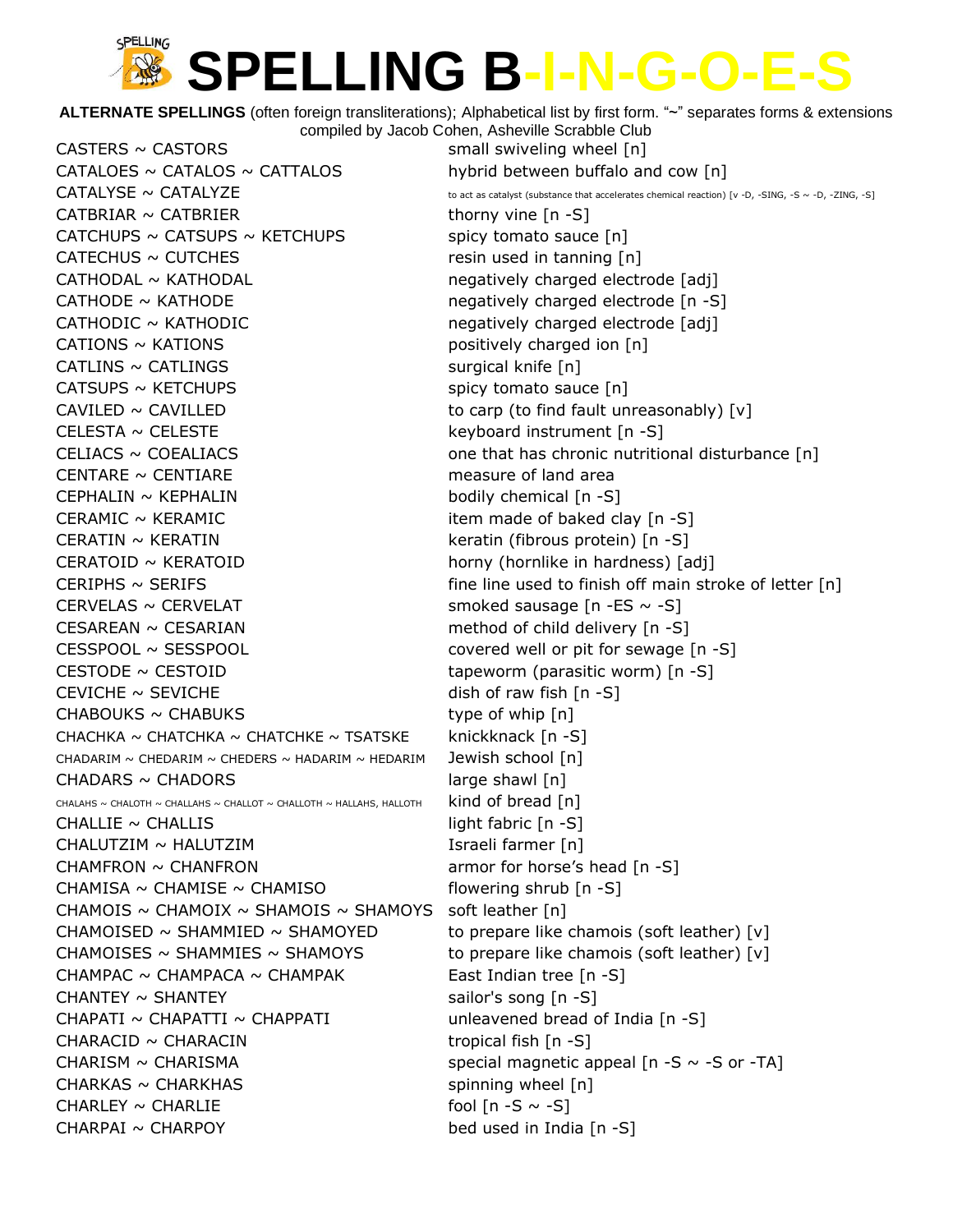**ALTERNATE SPELLINGS** (often foreign transliterations); Alphabetical list by first form. "~" separates forms & extensions compiled by Jacob Cohen, Asheville Scrabble Club

 $CHASMAL \sim CHASMED \sim CHASMIC$  deep cleft in earth  $[adj]$ CHAUFER  $\sim$  CHAUFFER small furnace  $[n -S]$ 

CHAZANIM ~ HAZANIM ~ HAZZANIM ~ CHAZANS ~ CHAZZANS ~ HAZZANS ~ KHAZENS ~ CHAZZAN ~ CHAZZEN cantor (religious singer) [n] CHECKER  $\sim$  CHEQUER to mark with squares [v -ED, -ING, -S]  $CHEDITE \sim CHEDDITE$  explosive [n -S]  $CHEERIOS \sim CHEEROS$  greeting [n] CHEETAHS ~ CHETAHS swift-running wildcat [n]  $CHEFFING \sim CHEFFING$  to work as chef (chief cook)  $[v]$  $CHEGOES \sim CHIGOES$  tropical flea [n]  $CHELOIDS \sim KEDIDS$  excessive growth of fibrous tissue [n]  $CHEMICS \sim CHYMICS$  one versed in chemistry  $[n]$  $CHEMIST \sim CHYMIST$  one versed in chemistry  $[n - S]$  $CHEROOT \sim SHEROOT$  square-cut cigar  $[n -S]$  $CHETRUM \sim CHHERTUM$  monetary unit of Bhutan  $[n -S]$ CHEVERON ~ CHEVRON V-shaped pattern [n -S] CHEVIED  $\sim$  CHIVIED  $\sim$  CHIVVIED to chase about [v] CHEVIES  $\sim$  CHIVIES  $\sim$  CHIVVIES to chase about [v]  $CHEVRES \sim CHEVRETS$  chesse made from goat's milk  $[n]$ CHEVYING  $\sim$  CHIVYING  $\sim$  CHIVVYING to chase about [v]  $CHIASMAS \sim CHIAS MS$  anatomical junction  $[n]$ CHICORY  $\sim$  CHICCORY  $\sim$  CHICKORY  $\sim$  CICOREE perennial herb [n -RIES  $\sim$  S]  $CHILDREN \sim CHIRREN$  young person [n] CHILIES  $\sim$  CHILLIES  $\sim$  CHILLIS hot pepper [n]  $CHIMARS \sim CHIMERES$  bishop's robe  $[n]$ CHIMBLIES ~ CHIMBLEYS ~ CHIMLEYS ~ CHIMNEYS ~ CHIMLAS flue (enclosed passageway for directing current)[n] CHIMENEA ~ CHIMINEA outdoor fireplace shaped like lightbulb [n -S] CHIMLAS  $\sim$  CHIMBLEYS  $\sim$  CHIMBLIES  $\sim$  CHIMLEYS  $\sim$  CHIMNEYS flue (enclosed passageway for directing current) [n]  $CHINCHED \sim CHINSED$  to fill seams in boat or cabin  $[v]$  $CHINCHES \sim CHINSES$  to fill seams in boat or cabin  $[v]$ CHINCHING  $\sim$  CHINSING to fill seams in boat or cabin  $[v]$  $CHINONE \sim QUINONE$  chemical compound  $[n -S]$ CHINTSES ~ CHINTZES cotton fabric [n]  $CHIPMuck \sim CHIPMUNK$  small rodent [n -S]  $CHIRMED \sim CHIRPED$  to utter short, shrill sound  $[v]$  $CHIRMING \sim CHIRPING$  to utter short, shrill sound  $[v]$ CHISELED  $\sim$  CHISELLED to use chisel (cutting tool) [v]  $CHITLINS \sim CHITLINGS$  part of small intestine of swine  $[n]$ CHIVAREE  $\sim$  CHIVARI  $\sim$  SHIVAREE to perform mock serenade [v -D, -ING, -S  $\sim$  D, -ING, -S  $\sim$  -D, -ING, -S] CHLORID ~ CHLORIDE chlorine (gaseous element) compound [n -S]  $CHLORIN \sim CHLORINE$  gaseous element  $[n-S]$  $CHOKEYS \sim CHOKIES$  prison [n] CHOOSEY ~ CHOOSY hard to please [adj -SIER, -SIEST]  $CHOOSING \sim CHUSING$  to take by preference  $[v]$  $CHOPINES \sim CHOPINS$  type of shoe  $[n]$  $CHORAGUS \sim CHOREGUS$  eader of chorus or choir  $[n -GI, -ES]$  $CHOUSES \sim CHOWSES$  to swindle  $[n]$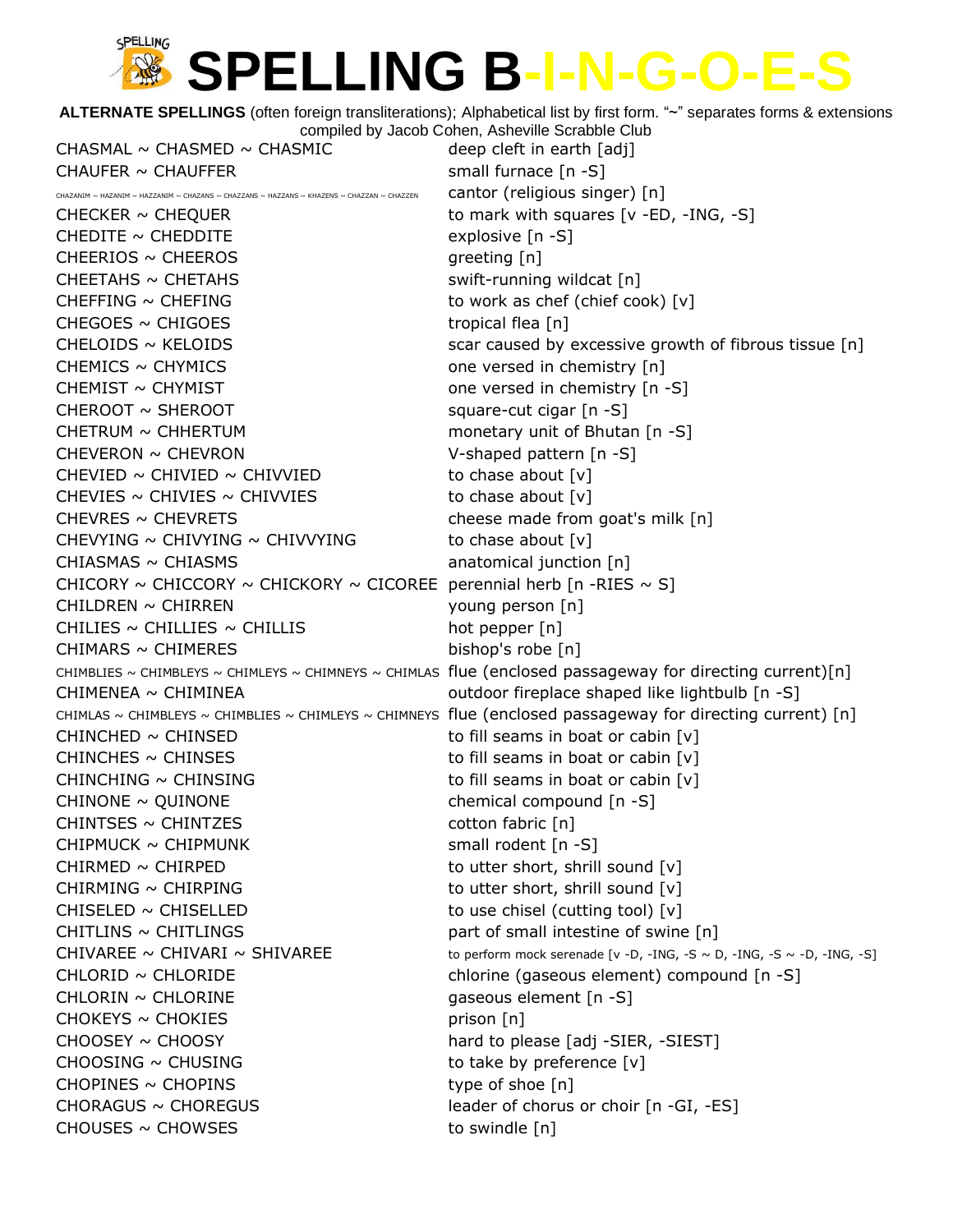**ALTERNATE SPELLINGS** (often foreign transliterations); Alphabetical list by first form. "~" separates forms & extensions

| compiled by Jacob Cohen, Asheville Scrabble Club                                              |                                                                                                  |
|-----------------------------------------------------------------------------------------------|--------------------------------------------------------------------------------------------------|
| CHRISMS $\sim$ CHRISOMS                                                                       | consecrated oil [n]                                                                              |
| CHRISTIE $\sim$ CHRISTY                                                                       | skiing turn $[n - S \sim -TIES]$                                                                 |
| CHUDDAH $\sim$ CHUDDAR $\sim$ CHUDDER                                                         | large square shawl [n -S]                                                                        |
| CHUKKAR $\sim$ CHUKKER                                                                        | period of play in polo [n -S]                                                                    |
| CHUPPAS ~ CHUPPAHS ~ CHUPPOT ~ HUPPAHS canopy used in Jewish wedding [n]                      |                                                                                                  |
| CHUTING ∼ SHUTING                                                                             | to convey by chute (vertical passage) [v]                                                        |
| CHUTNEE $\sim$ CHUTNEY                                                                        | sweet and sour sauce $[n - S \sim -S]$                                                           |
| CHUTZPAS ~ CHUTZPAHS ~ HUTZPAHS ~ HUTZPAS                                                     | supreme self-confidence [n]                                                                      |
| $CICALAS \sim CICADAE \sim CICADAS$                                                           | winged insect [n]                                                                                |
| CIMBALOM ~ CYMBALOM                                                                           | Hungarian dulcimer [n -S]                                                                        |
| $CINEMAS \sim KINEMAS$                                                                        | motion picture theater [n]                                                                       |
| $CINEMAS \sim KINEMAS$                                                                        | motion-picture theatre [n]                                                                       |
| CINEOLES $\sim$ CINEOLS                                                                       | liquid used as antiseptic [n]                                                                    |
| CISSIES $\sim$ SISSIES                                                                        | effeminate man or boy [n]                                                                        |
| $CITABLE \sim CITEABLE$                                                                       | suitable for citation (act of citing (to quote as authority)) [adj]                              |
| CITHARAS ~ CITHERNS ~ CITHERS ~ CITHRENS ~ CITOLAS ~ CITOLES ~ CITTERNS ~ GITTERNS ~ KITHARAS | ancient stringed instrument [n]                                                                  |
| $CIVILISE \sim CIVILIZE$                                                                      | to bring out of savagery [v -D, -SING, -S $\sim$ -D, -ZING, -S]                                  |
| CLAMORS $\sim$ CLAMOURS                                                                       | to make loud outcries [v]                                                                        |
| CLANGOR $\sim$ CLANGOUR                                                                       | to clang (to ring loudly) repeatedly [v]                                                         |
| CLAQUER $\sim$ CLAQUEUR                                                                       | member of claque (group of hired applauders) [n -S]                                              |
| CLAXONS ∼ KLAXONS                                                                             | low-pitched horn [n]                                                                             |
| CLIQUY $\sim$ CLIQUEY                                                                         | inclined to form cliques [adj -UIER, -UIEST]                                                     |
| CLODPOLE $\sim$ CLODPOLL                                                                      | stupid person [n -S]                                                                             |
| $CLUPEID \sim CLUPEOID$                                                                       | fish of herring family [n -S]                                                                    |
| COAEVALS $\sim$ COEVALS                                                                       | one of same era or period as another [n]                                                         |
| COCAINES $\sim$ COCAINS                                                                       | narcotic alkaloid [n]                                                                            |
| $COCCYGES \sim COCCYXES$                                                                      | bone of spine [n]                                                                                |
| $COCOANUT \sim COCONUT$                                                                       | fruit of coco (tall palm tree) [n -S]                                                            |
| COCOBOLA ~ COCOBOLO                                                                           | tropical tree [n -S]                                                                             |
|                                                                                               | CODEIAS ~ CODEINAS ~ CODEINES ~ CODEINS narcotic alkaloid (type of chemical compound) [n]        |
| COELOMS $\sim$ COELOMES                                                                       | body cavity in some animals [n]                                                                  |
| COENURE $\sim$ COENURUS                                                                       | tapeworm larva [n -S $\sim$ RI]                                                                  |
| COGNISE $\sim$ COGNIZE                                                                        | to become aware of in one's mind [v -D, -SING, -S $\sim$ -D, -ZING, -S]                          |
| $COIGNED \sim QUOINED$                                                                        | to secure with type of wedge [v]                                                                 |
| COIGNES $\sim$ QUOINS                                                                         | to secure with type of wedge [v]                                                                 |
| COIGNING $\sim$ QUOINING                                                                      | to secure with type of wedge [v]                                                                 |
| COISTREL ~ COISTRIL                                                                           | knave (dishonest person) [n -S]                                                                  |
| COLICIN $\sim$ COLICINE                                                                       | antibacterial substance [n -S]                                                                   |
| COLONISE ~ COLONIZE                                                                           | to establish colony (group of emigrants living in new land [v -D, -SING -S $\sim$ -D, -ZING, -S] |
| $COLORED \sim COLOURED$                                                                       | to give color (visual attribute of objects) to [v]                                               |
| $COLORISE \sim COLORIZE$                                                                      | to give color to black-and-white film [v -D, -SING, -S $\sim$ -D, -ZING, -S]                     |
| COLTERS $\sim$ COULTERS                                                                       | blade on plow [n]                                                                                |
| COMATIK $\sim$ KAMOTIK $\sim$ KOMATIK                                                         | Inuit sledge (type of sled) [n -S]                                                               |
| COMMIXED $\sim$ COMMIXT                                                                       | COMMIX, to mix together [v]                                                                      |
| COMPLEAT $\sim$ COMPLETE                                                                      | to bring to end [v -ED, -ING, -S $\sim$ -D, -TING, -S]                                           |
| COMPLIN $\sim$ COMPLINE                                                                       | last liturgical prayer of day [n -S]                                                             |
|                                                                                               |                                                                                                  |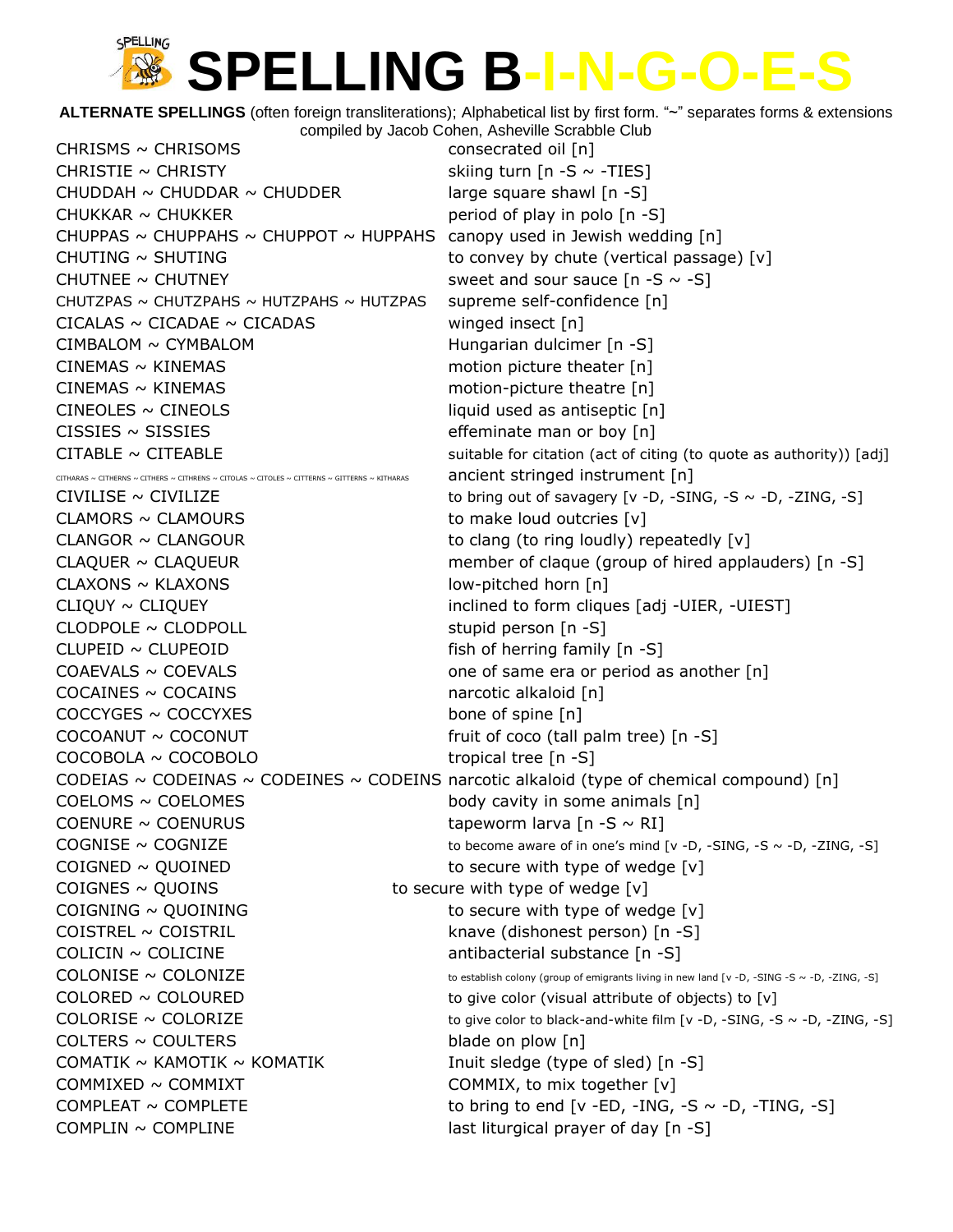**ALTERNATE SPELLINGS** (often foreign transliterations); Alphabetical list by first form. "~" separates forms & extensions compiled by Jacob Cohen, Asheville Scrabble Club COMPONE  $\sim$  COMPONY  $\sim$  GOBONEE  $\sim$  GOBONY composed of squares of alternating colors [adj] COMPRISE ~ COMPRIZE to include or contain  $[v -D, -SING, -S \sim -D, -ZING, -S]$ CONCHAE  $\sim$  CONCHAS  $\sim$  CONCHOS anatomical shell-like structure [n]  $COMDOMS \sim \text{CUNDUMS}$  prophylactic  $[n]$  $CONFATE \sim CONEPATL$  skunk  $[n -S]$  $COMINES \sim CONINES$  poisonous alkaloid (type of chemical compound) [n]  $COMJURER \sim CONJUROR$  sorcerer (one who practices sorcery (alleged use of supernatural powers)) [n -S]  $COMQUAIN \sim COONCAN$  card game  $[n -S]$ CONVENER  $\sim$  CONVENOR one that convenes (to assemble) [n -S] CONVEYER  $\sim$  CONVEYOR converse (to transport) [n -S] COOLABAH ~ COOLIBAH **Australian gum tree** [n -S]  $COPECKS \sim KOPECKS$  Russian coin [n]  $\text{COPIABLE} \sim \text{COPYABLE}$  capable of being copied [adj]  $COPPERAHS \sim COPPRAS \sim COPRAHS$  dried coconut meat [n]  $COQUETS \sim COQUETTES$  to flirt (to behave amorously without serious intent) [v] CORANTO ~ COURANT ~ COURANTE ~ COURANTO old, lively dance  $[n -S$  or -ES ~ -S ~ -S or -ES]  $CORBINA \sim CORVINA$  food and game fish  $[n -S]$  $CORDOVAN \sim CORDWAIN$  fine leather  $[n-S]$ CORNETS  $\sim$  CORNETTS  $\sim$  CORNETTOS trumpetlike instrument [n]  $CORODIES \sim CORRIDIES$  allowance of food or clothes  $[n]$ CORONAL ~ CORONEL wreath worn on head [n -S] CORONER  $\sim$  CROWNER  $\sim$  CROWNER officer who investigates questionable deaths [n -S]  $CORONET \sim CROWNET$  small crown [n -S]  $CORSELET \sim CORSLET$  piece of body armor  $[n -S]$  $CORVETS \sim CORVETTES$  small, swift warship  $[n]$  $COTTARS \sim COTTIERS$  tenant farmer [n] COULDEST ~ COULDST **past 2<sup>nd</sup>** person singular of can (used as auxiliary to express ability) [v]  $C$ OUMARIN ~ CUMARIN chemical compound  $[n -S]$  $\text{COUNTESY} \sim \text{CURTSEY}$  to curtsy (to bow politely) [v -SIED, -ING, -SIES  $\sim$  -ED, -ING, -S]  $\text{COVERLET} \sim \text{COVERLID}$  bed covering (something that covers (to place something over or upon))) [n -S]  $COMHAGES \sim \text{COWAGES}$   $\sim$  COWAGES tropical vine [n] CRAMPON  $\sim$  CRAMPOON device for raising heavy objects  $[n -S]$  $CRANNOG \sim CRANNOGE$  artificial island [n -S] CRAPING  $\sim$  CREPING to frizz hair  $[v]$  $CRAPPIE \sim CROPPIE$  edible fish  $\lceil n - S \rceil$  $CREATIN \sim CREATINE$  chemical compound  $[n -S]$ CREATURE  $\sim$  CRITTER  $\sim$  CRITTUR living being [n -S] CREMINI ~ CRIMINI brown mushroom [n -S]  $CREDLISE \sim CREDLIZE$  to cause language to become a creole (type of mixed language) [v -D, -SING, -S ~ -D, -ZING, -S]  $CRIMINE \sim CRIMINY$  and to express surprise or anger [interj] CRIMMER  $\sim$  KRIMMER kind of fur [n -S]  $CROCEIN \sim CROCEINE$  red dye  $[n - S]$ CROSIER  $\sim$  CROZIER bishop's staff  $[n -S]$  $CROUPES \sim CRUPPERS$  rump of certain animals  $[n]$ CRUDDING  $\sim$  CURDING  $\sim$  CURDING to curdle (to congeal (to change from fluid to solid)) [v] CRULLER  $\sim$  KRULLER  $\sim$  Small sweet cake [n -S]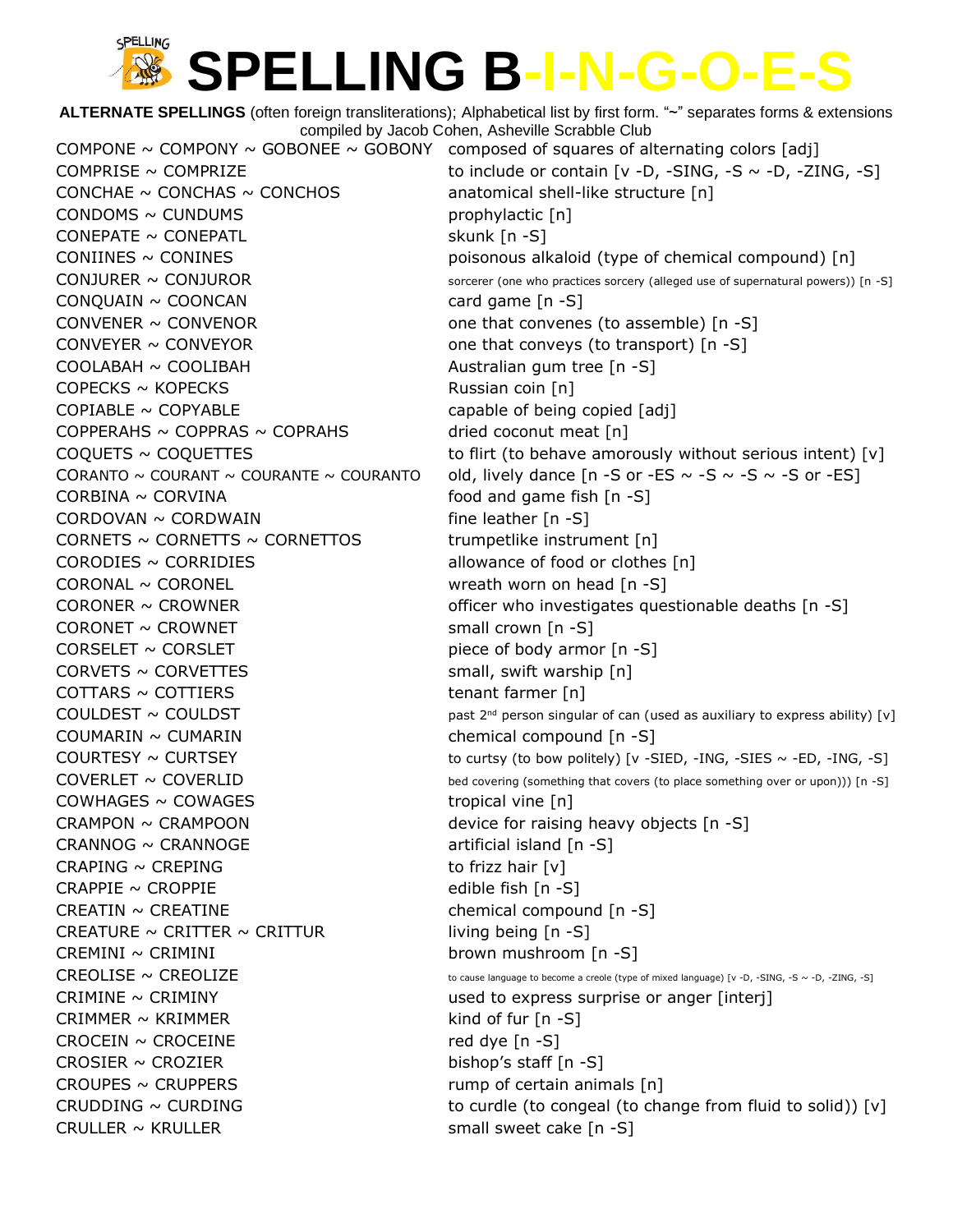**ALTERNATE SPELLINGS** (often foreign transliterations); Alphabetical list by first form. "~" separates forms & extensions compiled by Jacob Cohen, Asheville Scrabble Club

CRUMHORN ~ KRUMHORN double-reed woodwind instrument [n -S] CRUSADO ~ CRUZADO **calculates** old Portuguese coin [n -S or -ES] CRYOLITE  $\sim$  KRYOLITE  $\sim$  KRYOLITH mineral [n -S] CSARDAS ~ CZARDAS Hungarian dance [n -ES]  $CUISHES \sim CUISSES$  piece of armor for thigh  $[n]$  $CULCHES \sim CULTCHES$  oyster bed [n]  $CULCHIE \sim CULSHIE$  offensive word [n -S]  $CULCHIER \sim CULSHIER$  offensive word [adj]  $CULLAYS \sim QUILLAIS$  evergreen tree [n]  $CUMOUAT \sim KUMOUAT$  citrus fruit  $[n -S]$ CUNEATE  $\sim$  CUNEATED  $\sim$  CUNEATIC wedge-shaped  $\sim$  triangular [adj]  $CUPELED \sim CUPELLED$   $CUPELLED$   $CUPELL$ , to refine gold or silver in cuplike vessel [v]  $CUPELER \sim CUPELLER$  one that cupels (to refine gold or silver in cuplike vessel) [n -S]  $CUPFULS \sim CUPSFUL$  as much as cup can hold  $[n]$  $CURACAO \sim CURACOA$  type of liqueur  $[n - S]$ CURARAS ~ CURARES ~ CURARIS ~ OORALIS ~ OURARIS ~ WOORALIS ~ WOORARIS arrow poison  $[n]$  $CURBSIDE \sim KERBSIDE$  side of pavement bordered by curbing (concrete border along street) [n -S] CURLICUE ~ CURLYCUE  $\sim$  CURLYCUE to decorate with curlicues (fancy spiral figures) [v -D, -UING, -S] CURRACHS  $\sim$  CURRAGHS  $\sim$  CURAGHS coracle (small boat) [n]  $CUTINISE \sim CUTINIZE$  to become coated with cutin (waxy substance found on plants) [v -D, -SING, -S ~ -D, -ZING, -S]  $CUTLASES \sim CUTLASSES$  short sword [n]  $CUTLETS \sim CUTLETTES$  slice of meat  $[n]$  $CYANINS \sim CYANINES$  blue dye  $[n]$  $CYANITE \sim KYANITE$  mineral  $[n -S]$  $CYLICES \sim KYLIKES \sim KYLIXES$  drinking vessel [n] CYMBLINGS  $\sim$  CYMLINGS  $\sim$  CYMLINS  $\sim$  SIMLINS variety of squash [n]  $CYPRESSES \sim CYPRUSES$  thin fabric [n] CYSTEIN  $\sim$  CYSTEINE  $\sim$  CYSTINE amino acid [n -S] CZARDOM  $\sim$  TSARDOM  $\sim$  TZARDOM domain of czar (emperor or king) [n -S] CZAREVNA  $\sim$  TSAREVNA  $\sim$  TZAREVNA daughter of czar (emperor or king) [n -S] CZARINA  $\sim$  TSARINA  $\sim$  TZARINA  $\sim$  TZARINA wife of czar (emperor or king) [n -S] CZARISM  $\sim$  TSARISM  $\sim$  TZARISM  $\sim$  autocratic government [n -S] CZARIST  $\sim$  TSARIST  $\sim$  TZARIST  $\sim$  TZARIST supporter of czarism (autocratic government) [n -S] CZARITZA ~ TSARITZA ~ TZARITZA czarina (wife of czar (emperor or king))  $\lceil n - S \rceil$ **D** DABBLER  $\sim$  DABSTER  $\sim$  0.0 ane that dabbles (to involve oneself in superficial interest)) [n -S]  $DACKERS \sim DAIKERS$  to waver (to move back and forth) [v]  $DACOITS \sim DAKOITS$  bandit in India [n]  $DACOITY \sim DAKOITY$  robbery by dacoits (bandit in India) [n -TIES  $\sim$  TIES]  $DADDLED \sim DIDDLED$  to swindle (to take money or property from by fraudulent means) [v] DADDLES  $\sim$  DIDDLED to swindle (to take money or property from by fraudulent means) [v] DADDLING  $\sim$  DIDDLING  $\sim$  to swindle (to take money or property from by fraudulent means) [v] DAEMONES ~ DAEMONS ~ DAIMONES ~ DAIMONS demon (evil spirit)  $[n]$ DAHABEAH ~ DAHABIAH ~ DAHABIEH ~ DAHABIYA large passenger boat  $[n -S]$ DAIMIOS ~ DAIMYOS former Japanese nobleman [n] DAISHIKI ~ DASHIKI 1999 META African tunic (loose-fitting garment) [n -S]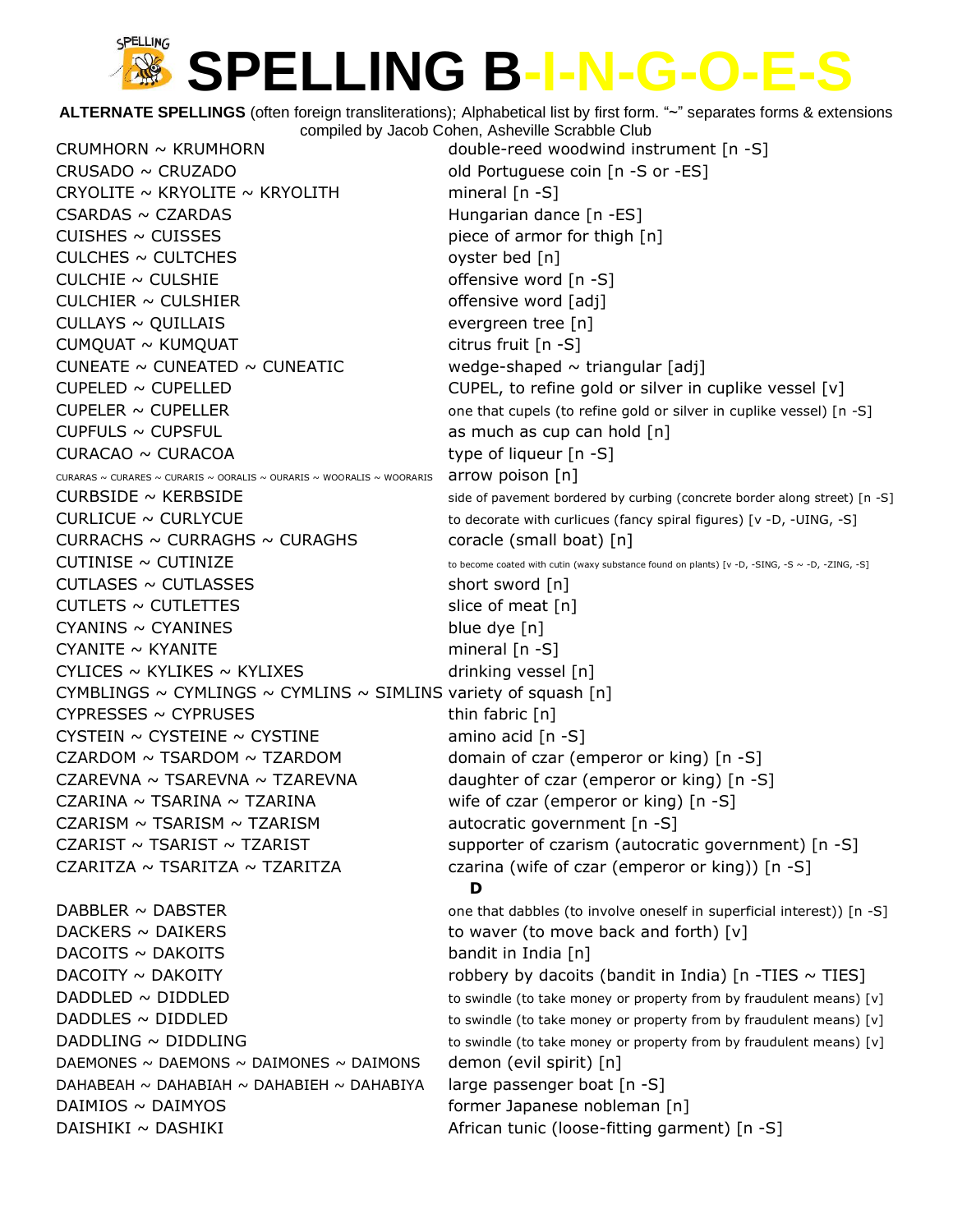**ALTERNATE SPELLINGS** (often foreign transliterations); Alphabetical list by first form. "~" separates forms & extensions compiled by Jacob Cohen, Asheville Scrabble Club

DALEDHS ~ DALETHS Hebrew letter [n] DALETHS ADEHLST DALETH, Hebrew letter [n] DAMMARS ~ DAMMERS **hard resin (viscous substance obtained from certain plants)** [n]  $DAMSELS \sim DAMOSELS \sim DAMOZELS$  maiden (young unmarried woman)  $[n]$ DANDERS  $\sim$  DAUNDERS stroll (to walk in leisurely manner) [v] DANDRIFF ~ DANDRUFF  $\sim$  DANDRUFF scurf (scaly or shredded dry skin) that forms on scalp [n -S] DANEGELD ~ DANEGELT annual tax in medieval England [n -S] DANSAKS  $\sim$  DHANSAKS casserole of meats and vegetables [n]  $DAPPING \sim DIPPING$  to immerse briefly  $[v]$ DARBARS ~ DURBARS **business** court of native ruler of India [n]  $DATABLE \sim \text{DATE}$  DATEABLE capable of being dated  $[adj]$  $DAUTIES \sim DAWTIES$  small pet [n]  $DEAFENING \sim DEAVING$  to make deaf [v]  $DECAGRAM \sim DEKAGRAM$  measure that equals ten grams (unit of mass and weight) [n -S]  $DECARES \sim DEKARES$  measure equal to ten areas (unit of surface area) [n] DECENTER  $\sim$  DECENTRE to put out of center [v -ED, -ING, -S  $\sim$  D, -RING, -S] DECKELS  $\sim$  DECKLES  $\sim$  10 and  $\lceil n \rceil$ DECOLOR ~ DECOLOUR to deprive of color [v -ED, -ING, -S] DEEMSTER  $\sim$  DEMPSTER  $\sim$  DOOMSTER iudicial officer of Isle of Man [n -S] DEFENCE  $\sim$  DEFENSE to guard against specific attack [v -D, -CING, -S  $\sim$  -D, -SING, -S] DEFUSED ~ DEFUZED to remove fuse from [v]  $DEFUSES \sim DEFUZES$  to remove fuse from  $[v]$  $DEFUSING \sim DEFUZING$  to remove fuse from [v]  $DEGAMES \sim DEGAMIS$  tropical tree [n]  $DEGASES \sim DEGASSES$  to remove gas from  $[v]$ DEIONISE  $\sim$  DEIONIZE  $\sim$  to remove ions from [v -D, -SING, -S  $\sim$  -D, -ZING, -S]  $DEMONIAN \sim DEMONIC$  characteristic of demon [adj] DEMONISE  $\sim$  DEMONIZE to make demon (evil spirit) of [v -D, -SING, -S  $\sim$  -D, -ZING, -S] DEODARAS ~ DEODARS **East Indian cedar** [n] DEPICTER  $\sim$  DEPICTOR one that depicts (to portray (to represent pictorially) [n -S]  $DESCANT \sim DISCANT$  to sing counterpoint to melody [v -ED, -ING, -S]  $DESPATCH \sim DISPATH$   $\sim$  DISPATCH to send off with speed [v -ED, -ING, -ES] DETECTER  $\sim$  DETECTOR one that detects (to discover or perceive) [n -S] DEVELOP  $\sim$  DEVELOPE to bring to more advanced or effective state [v -ED, -ING, -S  $\sim$  -D, -PING, -S] DEVESTED  $\sim$  DIVESTED to strip or deprive of anything  $[v]$ DEVESTS  $\sim$  DIVESTS to strip or deprive of anything  $[v]$ DEVILED  $\sim$  DEVILLED  $\sim$  DEVILLED DEVIL, to prepare food with pungent seasoning [v]  $DEVILRY \sim DEVILTRY$  mischief [n -RIES ~ -RIES]  $DEXTRIN \sim DEXTRINE$  substance used as adhesive  $[n -S]$ DHARNAS ~ DHURNAS form of protest in India [n] DHOOLIES  $\sim$  DOOLEES  $\sim$  DOOLIES stretcher for sick or wounded [n] DHOORAS ~ DHURRAS ~ DOURAHS cereal grain  $[n]$ DHOOTIES ~ DHOOTIS loincloth worn by Hindu men [n] DIALERS  $\sim$  DIALLERS  $\sim$  0.01 and 0.01 and 0.01 one that dials (to manipulate calibrated disk) [n] DIALING  $\sim$  DIALLING  $\sim$  DIALING DIAL, to manipulate calibrated disk [v]  $DIALIST \sim DIALLIST$  dialer (one that dials (to manipulate calibrated disk)) [n -S]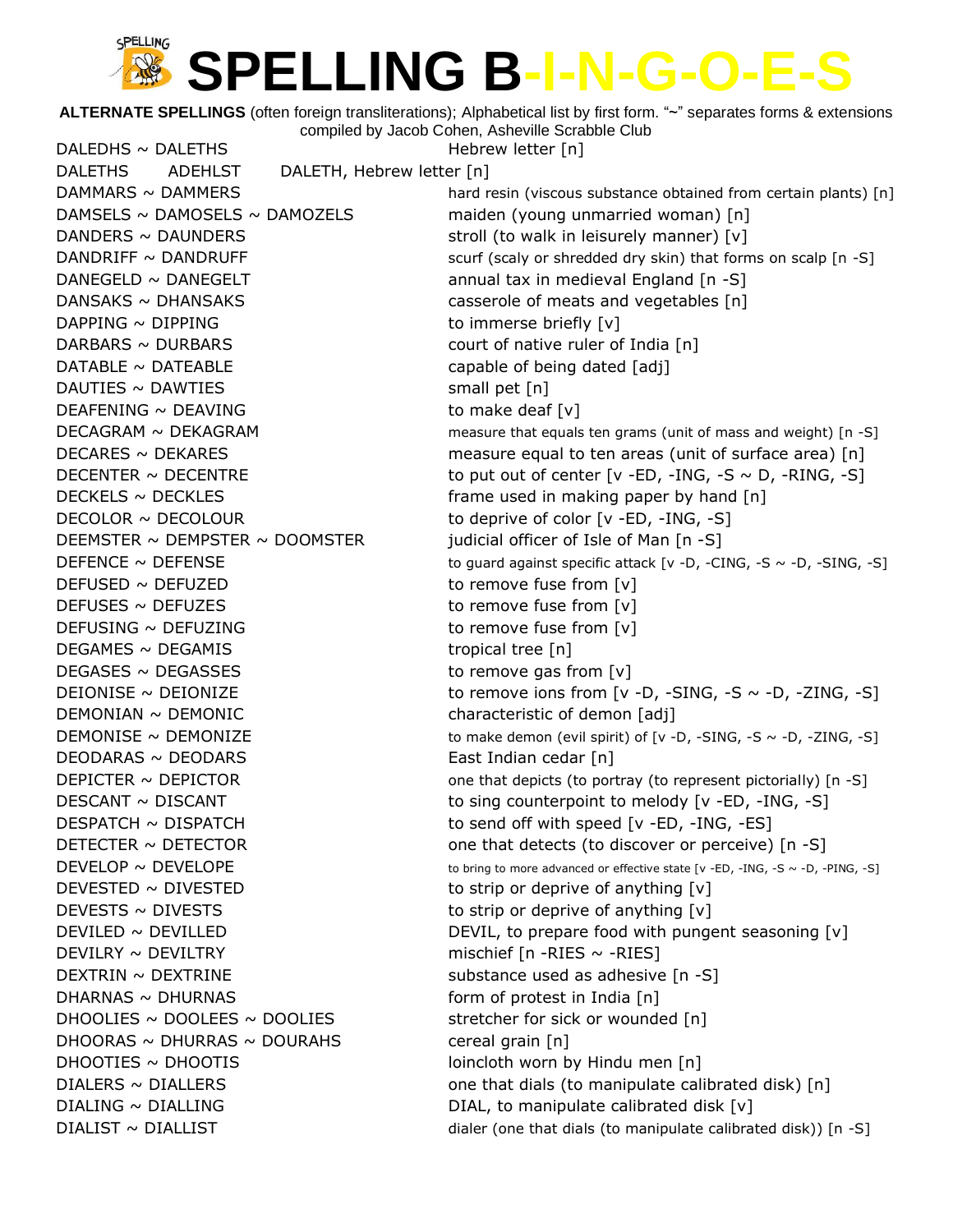**ALTERNATE SPELLINGS** (often foreign transliterations); Alphabetical list by first form. "~" separates forms & extensions compiled by Jacob Cohen, Asheville Scrabble Club

 $DIALYSE \sim DIALYZE$   $\sim$  DIALYZE  $DIALYSER \sim DIALYZER$  apparatus used for dialysis (separation of substances in solution by diffusion) [n -S] DIAMINES ~ DIAMINS chemical compound [n] DIARCHY ~ DYARCHY **bigger and the set of the set of the set of the set of the set of the set of the set of the s**  $DIAZINES \sim DIAZINS$  chemical compound  $[n]$ DIBBUKIM  $\sim$  DIBBUKS  $\sim$  DYBBUKIM  $\sim$  DYBBUKS wandering soul in Jewish folklore [n]  $DICKEYS \sim DICKIES$  blouse front [n] DIECIOUS ~DIOICOUS unisexual [adj] DIFFUSER  $\sim$  DIFFUSOR  $\sim$  000 000 000 that diffuses (to spread widely or thinly [n -S]  $DIGESTER \sim DIGESTOR$  apparatus in which substances are softened or decomposed [n -S] DILATER ~ DILATOR one that dilates (to make wider or larger) [n -S]  $DILUTER \sim DILUTOR$  one that dilutes (to thin or reduce concentration of [n -S]  $DILUVIAL \sim DILUVIAN$  pertaining to flood [adj] DILUVION ~ DILUVIUM coarse rock material deposited by glaciers [n -S]  $DINGEYS \sim DINGHIES \sim DINGIES$  small boat [n] DINKEYS ~ DINKIES small locomotive [n]  $DIOBOLS \sim DIOBOLONS$  coin of ancient Greece [n] DIOPTER ~ DIOPTRE measure of refractive power [n -S]  $DIOXANES ~ DIOXANS$  flammable liquid  $[n]$  $DIOXIDES ~ DIOXIDS$  type of oxide (binary compound of oxygen with another element or radical) [n]  $DIPTERAN \sim DIPTERON$  two-winged fly  $[n -S]$ DIPTYCA ~ DIPTYCH ancient writing tablet [n -S] DISCING  $\sim$  DISKING to break up land with type of farm implement [v] DISCLESS ~ DISKLESS having no disk (round, flat storage device for computer) [adj]  $DISCLIKE \sim DISKLIKE$  resembling disk (flat, circular plate)) [adj] DISSEISE  $\sim$  DISSEIZE to deprive [v -D, -SING, -S  $\sim$  -S, -ZING, -S]  $DISTILLS \sim DISTILS$  to extract by evaporation and condensation  $[v]$ DITSIER ~ DITSIER DITSIER DITSY, silly, eccentric [adj]  $\text{DITSIEST} \sim \text{DITZIEST}$  DITSY (silly, eccentric) [adj]  $\text{DIVINISE} \sim \text{DIVINIZE}$  to make divine (pertaining to or characteristic of god) [v -D, -SING, -S ~ -D, -ZING, -S] DJELLABA ~ GALABIA ~ GALABIEH ~ JELLABA long hooded garment  $[n -S]$ DJIBBAHS ~ DJIBBAS ~ JIBBAHS long coat worn by Muslim men  $[n]$ DOATING  $\sim$  DOTING to show excessive affection [v] DODDERED  $\sim$  TOTTERED to walk unsteadily  $[v]$ DODDERS  $\sim$  TOTTERS to walk unsteadily  $[v]$ DOGGEREL ~ DOGGREL trivial, awkwardly written verse [n -S] DOGTAILS ~ DOGSTAILS DOGTAIL, DOGTAIL, DOGSTAIL, type pf grass with spiky flower heads [n]  $DOLIES \sim DOYLIES \sim DOYLEYS$  small napkin [n] DOLORS ~ DOLOURS contract the mental distress of the mental distress of the mental distress of the mental distress of the mental distress of the mental distress of the mental distress of the mental distress of the mental d DOMICIL ~ DOMICILE to establish in residence [v -ED, -ING, -S ~ -D, -LING, -S]  $DOMJONS \sim DUNGEONS$  main tower of castle  $[n]$  $DONNERD \sim DONNERED \sim DONNERT$  dazed [adj]  $DOOFUSES \sim DUFUSES$  stupid or foolish person [n] DOOZERS ~ DOOZIES extraordinary one of its kind [n]  $DORMANT \sim DORMIENT$  lying asleep [adj] DORNECK  $\sim$  DORNICK  $\sim$  DORNOCK heavy linen fabric [n -S]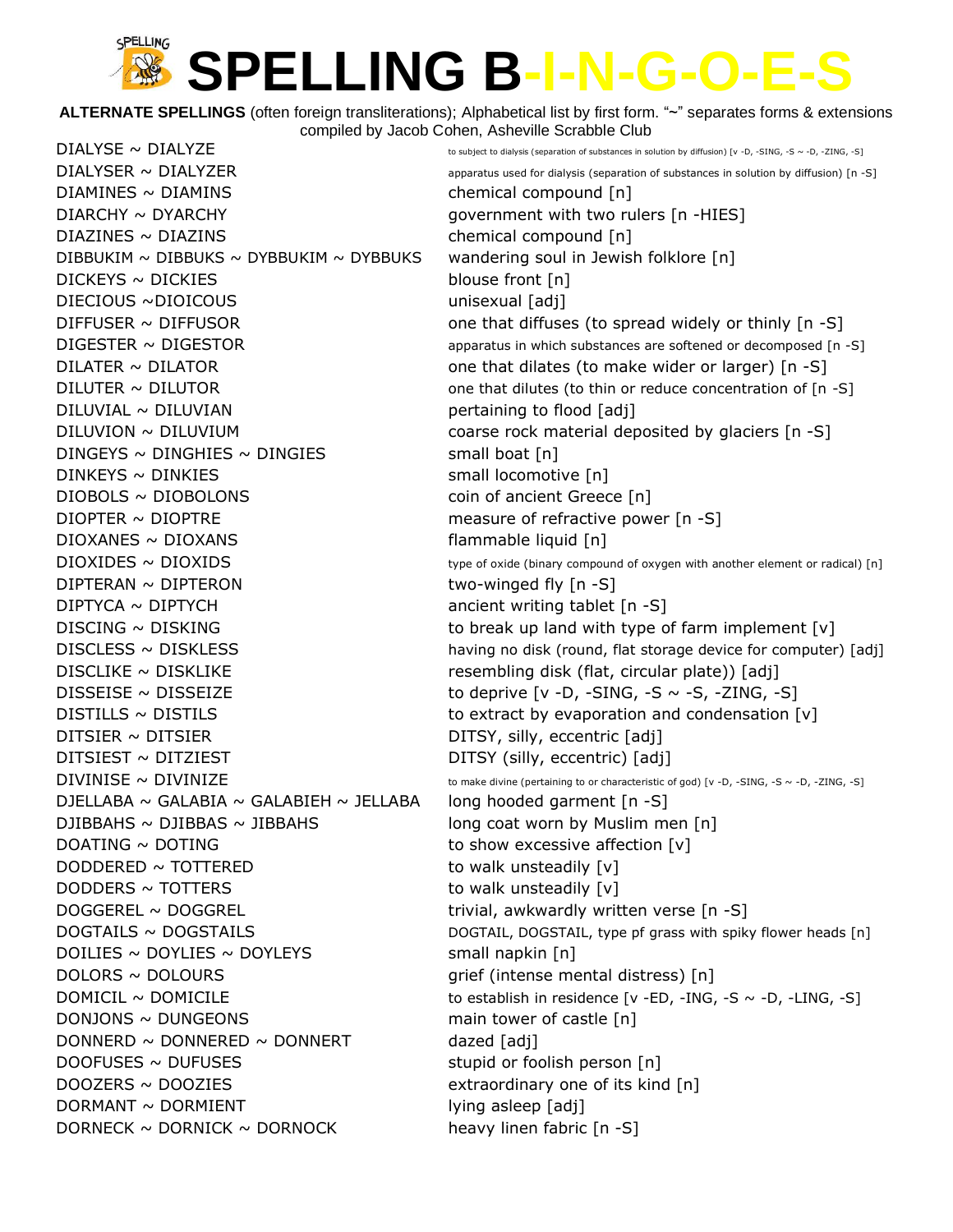**ALTERNATE SPELLINGS** (often foreign transliterations); Alphabetical list by first form. "~" separates forms & extensions compiled by Jacob Cohen, Asheville Scrabble Club

DORSERS ~ DOSSERS basket carried on back [n]  $DOTTEREL \sim DOTTREL$  shore bird  $[n - S]$ DRACAENA ~ DRACENA tropical plant [n -S] DRECKIER  $\sim$  DREKKIER trashy (resembling trash) [adj]  $DREIDELS \sim DREIDLS$  spinning toy  $[n]$ DRIBBLES  $\sim$  DRIVELS to let saliva flow from mouth [v]  $DRIBBLET \sim DRIBLET$  small drop of liquid [n -S] DRONGOES ~ DRONGOS DRONGO, tropical bird [n] DROSHKIES ~ DROSKIES open carriage [n] DROUGHTY ~ DROUTHY dry (having no moisture) [adj] DROWND  $\sim$  DROWNED to suffocate in water  $[v]$  $DUELING \sim DUELLING$  to fight formally  $[v]$ DUFFELS ~ DUFFLES coarse woolen fabric [n]  $DUIKERS \sim DUYKERS$  small antelope [n]  $DURIANS \sim DURIONS$  East Indian tree [n] DUVETINE  $\sim$  DUVETYN  $\sim$  DUVETYNE soft fabric [n -S]  $DYSPNEA \sim DYSPNOEA$  labored breathing  $[n-S]$  $EANLING \sim YEANLING$  young of sheep or goat  $[n-S]$ ECDYSON ~ ECDYSONE insect hormone [n -S] ECOLOGY ~ OECOLOGY environmental science [n -GIES] ECTOZOAN  $\sim$  ECTOZOON parasite on body of animal  $[n -S]$ 

ELDRICH ~ EDLRITCH weird [adj]

DORSELS  $\sim$  DOSSALS  $\sim$  DOSSELS ornamental cloth hung behind altar [n -S]  $DOTTELS \sim DOTTEES$  mass of half-burnt pipe tobacco  $[n]$ DOVECOT ~ DOVECOTE and the roost for domesticated pigeons [n -S] DOVEKEY  $\sim$  DOVEKIE seabird (bird frequenting ocean or seacoast) [n -S] DOWELED ~ DOWELLED DOWEL, to fasten with wooden pins [v] DRAFTED  $\sim$  DRAUGHTED to conscript for military service [v] DRAFTIER  $\sim$  DRAUGHTIER having or exposed to currents of air [adj] DRAFTS  $\sim$  DRAUGHTS to conscript for military service [v]  $DRAMADV \sim DRAMEDY$  sitcom having dramatic scenes [n -DIES] DROMONDS  $\sim$  DROMONS large fast-sailing medieval galley [n] DUALISE  $\sim$  DUALIZE  $\sim$  to make twofold [v -D, -SING, -S  $\sim$  -D, -ZING, -S]  $DUELERS \sim DUELLERS$  one that duels (to fight formally) [n] DUELIST  $\sim$  DUELLIST  $\sim$  DUELLIST dueler (one that duels (to fight formally)) [n -S] DUETING  $\sim$  DUETTING to perform duet (musical composition for two)  $[v]$ DULNESS  $\sim$  DULLNESS  $\sim$  10. The state of being dull (to make less sharp) [n -ES] DUOLOGS ~ DUOLOGUES conversation between two persons [n] **E** EBONISE  $\sim$  EBONIZE to stain black in imitation of ebony  $[v -D, -SING, -S \sim -D, -ZING, -S]$ ECLIPSIS ~ ELLIPSIS omission of word or words in sentence [n -SES, -ES] EDEMATA ~ OEDEMATA **EXCESSIVE ACCUMULATE EDEMATA** excessive accumulation of serous fluid [n] EFFECTER  $\sim$  EFFECTOR bodily organ that responds to nerve stimulus  $[n - S]$  $EKPWELES ~ EKUELES$  [n] former monetary unit of Equatorial Africa (Equatorial Guinea) [n]  $ELEGISE \sim ELEGIZE$  to write elegy (mournful poem for one who is dead) [v -D, -SING, -S ~ -D, -ZING, -S] ELENCHIC ~ ELENCTIC ELENCHUS, logical refutation [adj]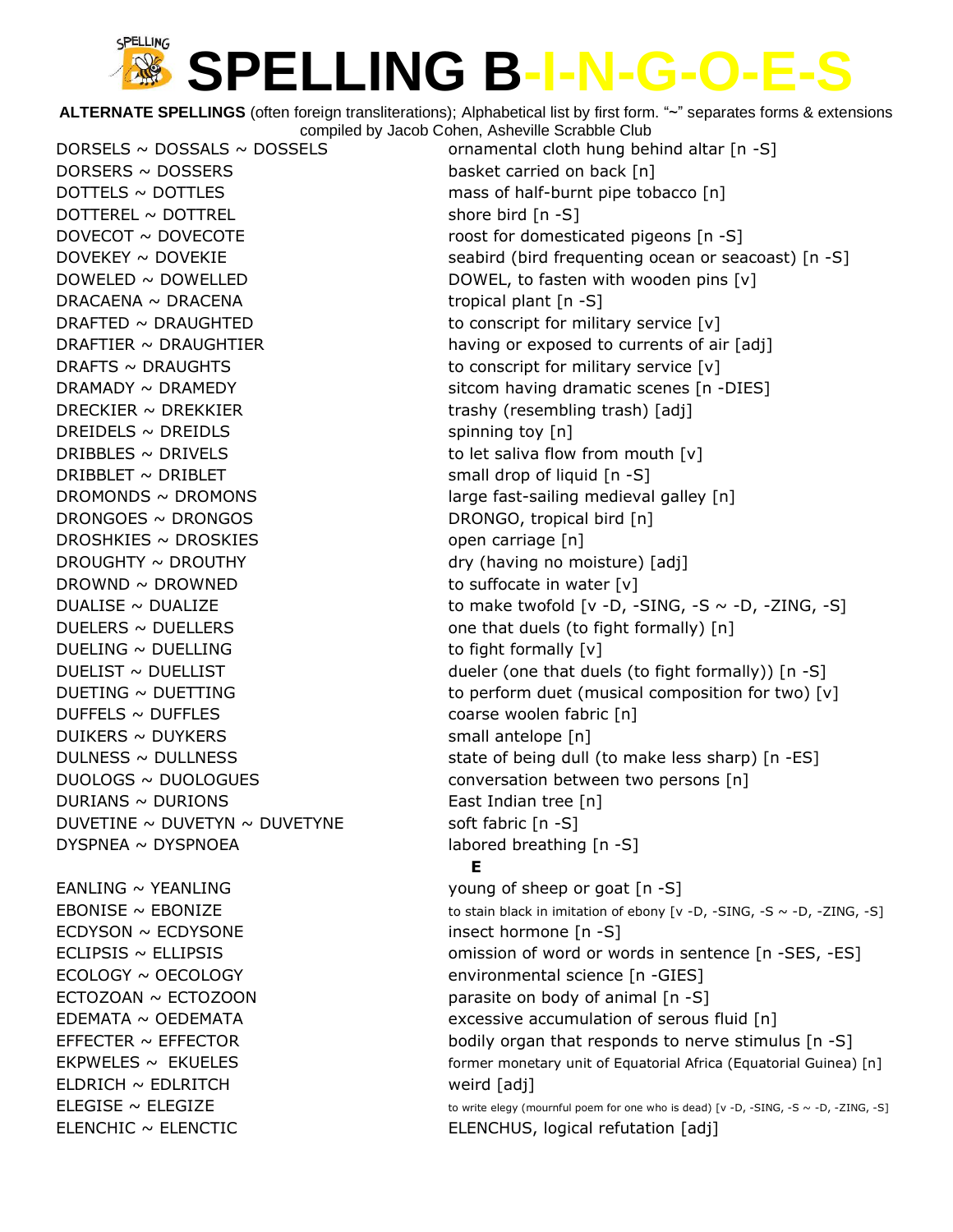**ALTERNATE SPELLINGS** (often foreign transliterations); Alphabetical list by first form. "~" separates forms & extensions compiled by Jacob Cohen, Asheville Scrabble Club

 $EMBARKED \sim IMBARKED$  to make start  $[v]$  $EMBARKS \sim IMBARKS$  to make start  $[v]$  $EMBODIED \sim IMBODIED$   $\longrightarrow$  to provide with body  $[v]$  $EMBODIES \sim IMBODIES$  to provide with body  $[v]$ EMPTINS ~ EMPTINGS in the liquid leavening [n]  $ENAMORS \sim ENAMOURS$  to inspire with love  $[v]$  $ENCASED \sim INCASED$  to enclose in case  $[v]$  $ENCASES \sim INCASES$  to enclose in case  $[v]$  $ENCASING \sim INCASING$  to enclose in case  $[v]$  $ENDAMEBA \sim ENTAMEBA$  entries a parasitic ameba  $[n -S$  or  $-E]$ 

ELOIGNED  $\sim$  ELOINED to remove to distant place  $[v]$ ELOIGNER  $\sim$  ELOINER  $\sim$  ELOINER  $\sim$  ELOIGNER ELOIGNING  $\sim$  ELOINING to remove to distant place  $[v]$ ELOIGNS  $\sim$  ELOINS to remove to distant place  $[v]$  = ELUANTS  $\sim$  ELUENTS  $\sim$  ELUENTS solvent (substance capable of dissolving others) [n] EMBALMED  $\sim$  IMBALMED to treat so as to protect from decay  $[v]$ EMBALMER  $\sim$  IMBALMER  $\sim$  IMBALMER one that embalms (to treat so as to protect from decay) [n -S] EMBALMS  $\sim$  IMBALMS to treat so as to protect from decay  $[v]$ EMBEDDED  $\sim$  IMBEDDED to fix firmly into surrounding mass  $[v]$ EMBITTER ~ IMBITTER to make bitter [v -ED, -ING, -S] EMBLAZE  $\sim$  IMBLAZE  $\sim$  imbediate to set on fire [v D, -ZING, -S]  $EMBOLDEN \sim IMBOLDEN$  to instill with courage  $[v -ED, -ING, -S]$ EMBOSOM ~ IMBOSOM to embrace [v -ED, -ING, -S] EMBOWER ~ IMBOWER to surround with foliage [v -ED, -ING, -S] EMBROWN  $\sim$  IMBROWN  $\sim$  10 TMB to make brown [v -ED, -ING, -S] EMBRUED  $\sim$  IMBRUED to stain (to discolor or dirty)  $[v]$  $EMBRUES \sim IMBRUES$  to stain (to discolor or dirty)  $[v]$ EMBRUING  $\sim$  IMBRUING  $\sim$  TMBRUING EMBRUTE  $\sim$  IMBRUTE to make brutal (cruel  $\sim$  savage) [v -D, -TING, -S] EMEERATE ~ EMIRATE **rank of emir (Arab chieftain or prince)** [n -S] EMERODS ~ EMEROIDS tumor (abnormal swelling) [n] EMETINES ~ EMETINS **EMETING** alkaloid (type of chemical compound)) [n]  $EMPALED \sim IMPALED$   $to$  pierce with pointed object  $[v]$ EMPALER  $\sim$  IMPALER to pierce with pointed object  $[n - S]$  $EMPALES \sim IMPALES$   $to$   $i$  impacts to pierce with pointed object  $[v]$  $EMPALING \sim IMPALING$  to pierce with pointed object  $[v]$  $EMPANEL \sim IMPANEL$   $\sim$  IMPANEL  $\sim$  is to enter on list for jury duty [v -ED, -LLED, -ING, -LLING, -S] EMPLANE  $\sim$  ENPLANE  $\sim$  ENPLANE to board airplane [v -D, -NING, -S]  $EMPLOYE \sim EMPLOYEE$  person who is employed (to hire (to engage services of for payment)) [n -S] EMPOWER  $\sim$  IMPOWER  $\sim$  10 TM  $\sim$  10 TM  $\sim$  10 TM  $\sim$  10 TM  $\sim$  10 TM  $\sim$  10 TM  $\sim$  10 TM  $\sim$  10 TM  $\sim$  10 TM  $\sim$  10 TM  $\sim$  10 TM  $\sim$  10 TM  $\sim$  10 TM  $\sim$  10 TM  $\sim$  10 TM  $\sim$  10 TM  $\sim$  10 TM  $\sim$  10 TM  $\$  $EMPRISE \sim EMPRIZE$  adventurous undertaking  $[n - S]$ ENAMELED ~ ENAMELLED ENAMEL, to cover with glossy surface [v] ENCLASP  $\sim$  INCLASP to embrace (to hug (to clasp tightly in arms)) [v]  $ENCLOSE \sim INCLOSE$  to close in on all sides  $[v -D, -SING, -S]$ ENCLOSER  $\sim$  INCLOSER  $\sim$  INCLOSER  $\sim$  0ne that encloses (to close in on all sides) [n -S] ENCUMBER  $\sim$  INCUMBER to hinder in action or movement [v -ED, -ING, -S]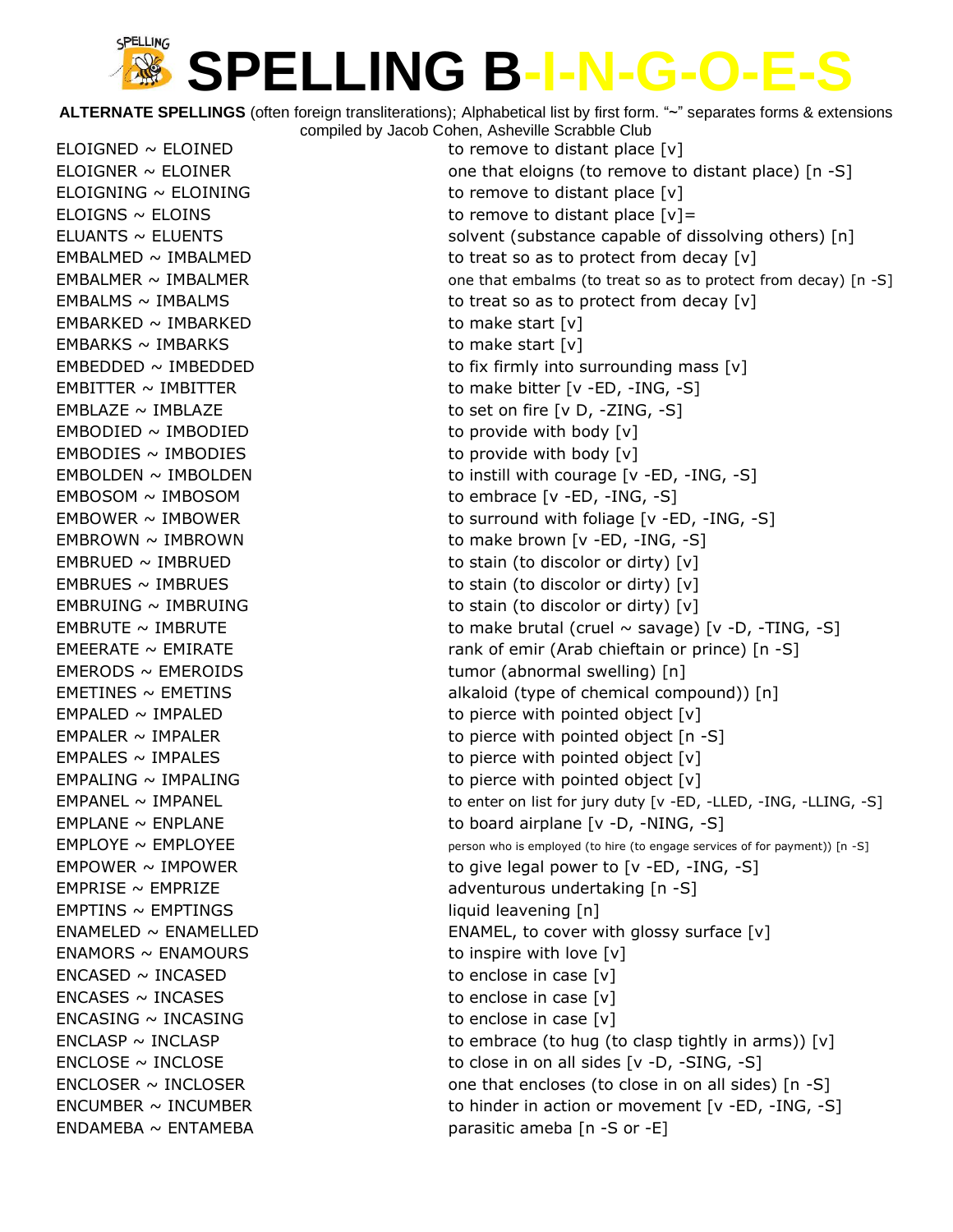**ALTERNATE SPELLINGS** (often foreign transliterations); Alphabetical list by first form. "~" separates forms & extensions compiled by Jacob Cohen, Asheville Scrabble Club

 $ENDITED \sim INDITED$  to write or compose  $[v]$  $ENDITES \sim INDITES$  to write or compose  $[v]$  $ENDITING \sim INDITING$  to write or compose  $[v]$  $ENDODERM \sim ENDOTERM$  innermost germ layer of embryo  $[n -S]$ ENDORSER  $\sim$  ENDORSOR  $\sim$  INDORSER  $\sim$  INDORSOR one that endorses (to sign back of negotiable document) [n -S]  $ENDOWED \sim INDOWED$  to provide with something  $[v]$  $ENDOWING \sim INDOWING$  to provide with something  $[v]$ ENDUING  $\sim$  INDUING to provide with some quality or gift  $[v]$ ENERGISE  $\sim$  ENERGIZE to give energy to [v -D, -SING, -S  $\sim$  D, -ZING, -S] ENFEOFF  $\sim$  INFEOFF to invest with feudal state [v -ED, -ING, -S]  $ENFLAME \sim INFLAME$  to set on fire [v -D, -MING, -S]  $ENGINOUS \sim INGENIOUS$  ingenious [adj]  $ENGRAPH \sim INGRAPH$  to graft for propagation [v -ED, -ING, -S] ENGRAIN  $\sim$  INGRAIN  $\sim$  INGRAIN to impress firmly on mind [v -ED, -ING, -S] ENGRAMS ~ ENGRAMMES durable mark caused by stimulus upon protoplasm [n] ENGULFED ~ INGULFED to surround completely [v]  $ENGULFS \sim INGULFS$  to surround completely  $[v]$  $ENLACED \sim INLACED$  to bind with laces  $[v]$  $ENLACES \sim INLACES$  to bind with laces  $[v]$  $EMMESHED \sim IMMESHED$  to ensnare or entangle in net  $[v]$ ENMESHES  $\sim$  INMESHES  $\sim$  to ensnare or entangle in net [v]  $ENNUYES \sim ENNUYEES$  and the oppressed with ennui (feeling of weariness and discontent) [adj]  $ENOLOGY \sim OENOLOGY \sim OINOLOGY$  study of wines  $[n - GIES]$  $ENOUGHS \sim ENOWS$  sufficient supply  $[n]$  $ENQUIRE \sim INQUIRE$  to ask about [v -D, -RING, -S] ENQUIRER  $\sim$  INQUIRER  $\sim$  INQUIRER  $\sim$  The subset one that inquires (to ask about) [n -S]  $ENQUIRY \sim INQUIRY$  and  $QUIRY \sim INQUIRY$  $ENSAMPLE \sim EXAMPLE$  =  $XAMPLE$  =  $\sim$   $EXAMPLE$  =  $\sim$   $EXAMPLE$  =  $\sim$   $EXAMPLE$  =  $\sim$ ENSHEATH ~ INSHEATH to enclose in sheath [v -ED, -ING, -ES]  $ENSHRINE \sim INSHRINE$  to place in shrine (receptacle for sacred relics) [v -D, -NING, -S]  $ENSKIED \sim ENSKYED$  ENSKY to raise to skies  $[v]$  $ENSNARE \sim INSNARE$  to trap  $[v -D, -RING, -S]$  $ENSOLS \sim INSOLS$  to endow with soul (spiritual aspect of human beings) [v]  $ENSPHERE \sim INSPHERE$  to enclose in sphere (type of geometric solid)  $[v -D, -RING, -S]$  $ENSWATHE \sim INSWATHE$  to wrap in bandages [v -D, -HING, -S]  $\mathsf{ENTHRAL} \sim \mathsf{ENTHRAL} \sim \mathsf{INTERL} \sim \mathsf{INTERL} \sim \mathsf{INTERL}$  to charm (to attract irresistibly) [v -LLED, -LLING, -S ~ -ED, -ING, -S ~ -LLED, -LLING, -S ~ -ED, -ING, -S ~ -ED, -ING, -S] ENTHRONE ~ INTHRONE to place on throne [v -D, -NING, -S] ENTITLE  $\sim$  INTITLE  $\sim$  INTITULE to give title (distinctive appellation) to [v -D, -TING, -S  $\sim$  D, -LING, -S]  $ENTOMBED \sim INTOMBED$  to place in tomb (burial vault or chamber)  $[v]$  $ENTOMBS \sim INTOMBS$   $\longrightarrow$  to place in tomb (burial vault or chamber) [v] ENTRANT  $\sim$  INTRANT  $\sim$  INTRANT  $\sim$  THE SECTED one that enters (to come or go into) [n -S]  $ENTREAT \sim INTREAT$  to ask for earnestly [v -S, -ING, -ED]  $ENTRENCH \sim INTRENCH$  to establish firmly [v -ED, -ING, -ES] ENTRUST  $\sim$  INTRUST  $\sim$  INTRUST to give over for safekeeping [v -ED, -ING, -S]  $ENTWINE \sim INTWINE$   $\longrightarrow$  to twine around  $[v -D, -NING, -S]$  $ENTWIST \sim INTWIST$  to twist together [v -ED, -ING, -S]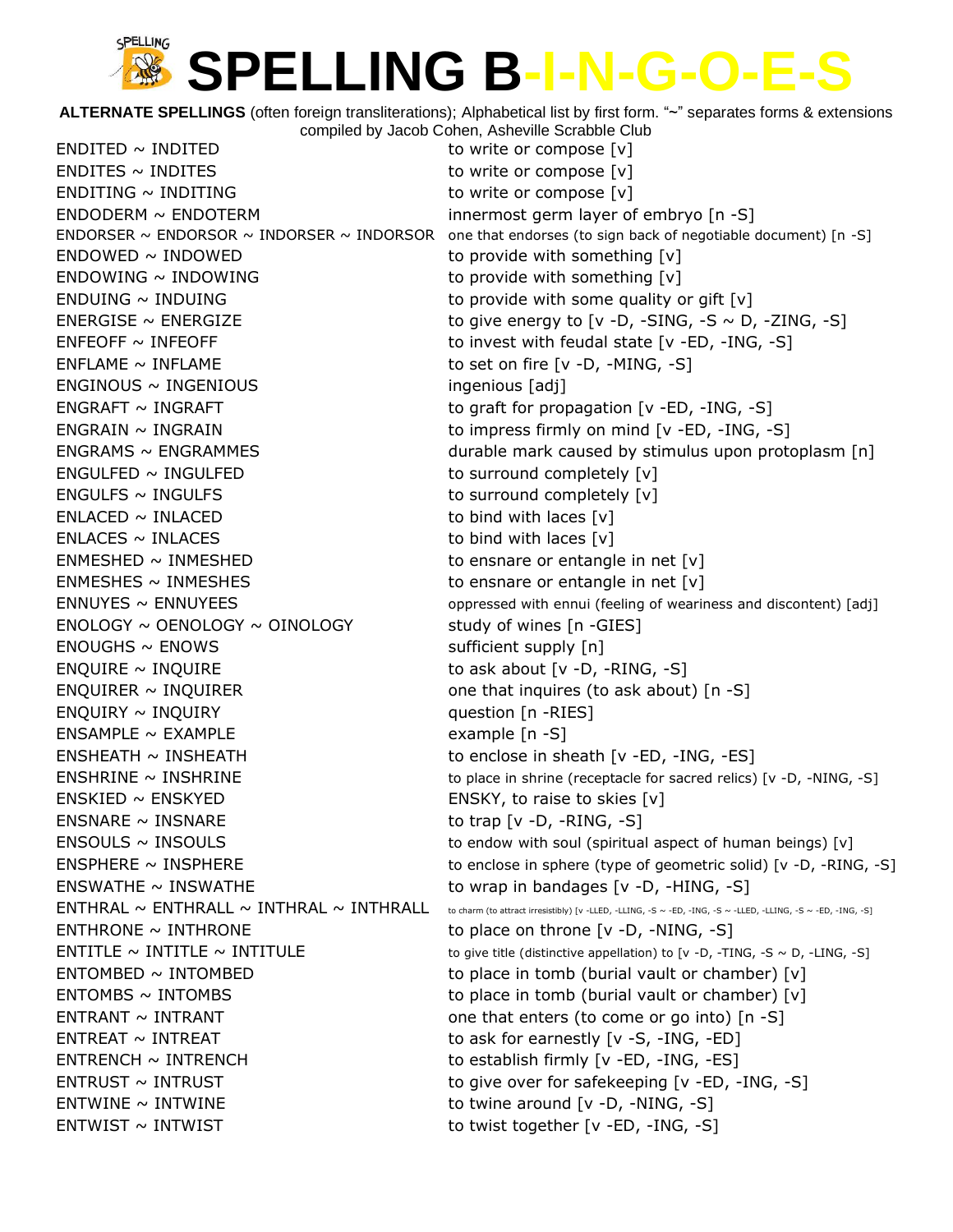**ALTERNATE SPELLINGS** (often foreign transliterations); Alphabetical list by first form. "~" separates forms & extensions compiled by Jacob Cohen, Asheville Scrabble Club

 $ENWINDS \sim INWINDS$  to wind around  $[v]$  $ENWOUND \sim INWOUND$  to wind around  $[v]$  $ENWRAPS ~ INWRAPS$  to envelop  $[v]$  $EOLIPILE \sim EOLOPILE$  type of engine  $[n -S]$ EPHEBES  $\sim$  EPHEBOI  $\sim$  EPHEBOS  $\sim$  EPHEBUS man of ancient Greece [n] EPIGEAL  $\sim$  EPIGEAN  $\sim$  EPIGEIC  $\sim$  EPIGEOUS growing on or close to ground [adj] EPIGONES  $\sim$  EPIGONI  $\sim$  EPIGONS inferior imitator [n]  $EPILOGS \sim EPILOGUES$  concluding section  $[n]$  $EPOPEES \sim EPOPOEIAS$  epic poem [n] EPOXIED  $\sim$  EPOXYED EPOXY, to glue with epoxy (type of resin) [v]  $E\text{QUALED} \sim E\text{QUALLED}$   $\sim$  EQUALLED  $\sim$  EQUAL, to be equal (having same capability, quantity, or effect as another) to [v]  $E\text{QUALISE} \sim E\text{QUALIZE}$  to make equal (having same capability, quantity, or effect as another) [v -D, SING, -S ~ -D, -ZING, -S] ERASURES  $\sim$  RASURES act of erasing (to rub or scrape out) [n] ERECTER  $\sim$  ERECTOR one that erects (to build) [n -S]  $EREMITES \sim HERMITS$  recluse (one who lives in solitude and seclusion) [n] ERINGOES  $\sim$  ERINGOS  $\sim$  ERYNGOES  $\sim$  ERYNGOS medicinal herb [n] ERODABLE  $\sim$  ERODIBLE  $\sim$  EROSIBLE capable of being eroded [adj] ESCALLOP ~ ESCALOP ~ ESCALOPE ~ SCALLOP ~ SCOLLOP to bake in sauce topped with bread crumbs [v -ED, -ING, -S] ESCHALOT ~ SHALLOT plant resembling onion [n -S] ESCUAGE  $\sim$  SCUTAGE tax exacted by feudal lord in lieu of military service  $[n - S]$ ESPRESSO ~ EXPRESSO strong coffee [n -S] ESTHESIA  $\sim$  ESTHESIS ability to receive sensation [n -S  $\sim$  -SES] ESTRANGE  $\sim$  STRANGER to alienate (to make indifferent or unfriendly) -D, -GING, -S  $\sim$  -ED, ING, -S]  $ESTRINS \sim OESTRINS$   $\sim$  0 ESTRINS  $\sim$  8trone, estrogen (female sex hormone promoting or producing estrus (period of heat in female animals) [n]  $ESTRIOL \sim OESTRIOL$  estrogen (female sex hormone promoting or producing estrus (period of heat in female animals) [n]  $ESTRONE \sim OESTRONE$  estrogen (female sex hormone promoting or producing estrus (period of heat in female animals) [n]  $ESTROUS \sim OESTROUS$  pertaining to estrus (period of heat in female mammals) [adj] ESTRUMS ~ OESTRUMS estrus (period of heat in female mammals) [n] ETERNISE  $\sim$  ETERNIZE to make everlasting [v -D, -SING, -S  $\sim$  -D, -ZING, -S] ETHERISE  $\sim$  ETHERIZE  $\sim$  to treat with ether (volatile liquid used as anesthetic) [v -D, -SING, -S ~ -D, -ZING, -S] ETHINYL ~ ETHYNYL UNIVERSITY Univalent chemical radical [n -S] EUDAEMON  $\sim$  EUDAIMON  $\sim$  EUDEMON good spirit [n -S] EUGLENA ~ EUGLENID freshwater protozoan [n -S] EULACHAN  $\sim$  EULACHON  $\sim$  OOLACHAN  $\sim$  OOLICHAN marine food fish [n -S] EULOGISE  $\sim$  EULOGIZE to praise highly [v -D, -SING, -S  $\sim$  -D, -ZING, -S] EUPHROES  $\sim$  UPHROES  $\sim$  1.0 Term of the devices used to adjust shipboard awning [n] EUPNEAS ~ EUPNOEAS normal breathing [n] EUPNEIC ~ EUPNOEIC and the mormal breathing [adj] EUSTACY  $\sim$  EUSTASY  $\sim$  EUSTASY worldwide change in sea level [n -CIES  $\sim$  SIES] EVADABLE ~ EVADIBLE **EVALUAGE EVADE, to escape or avoid by cleverness or deceit** [adj]  $EVILEST \sim EVILLEST$  EVILLEST EVIL, morally bad [adj] EXACTER ~ EXACTOR one that exacts (to force payment or yielding of) [n -S]  $EXCIDED \sim EXCISED$  to remove by cutting out  $[v]$  $EXCIDES \sim EXCISES$  to remove by cutting out  $[v]$  $EXCIDING \sim EXCISING$  to remove by cutting out  $[v]$ EXCITER  $\sim$  EXCITOR  $\sim$  EXCITOR one that excites (to arouse emotions of) [n -S]